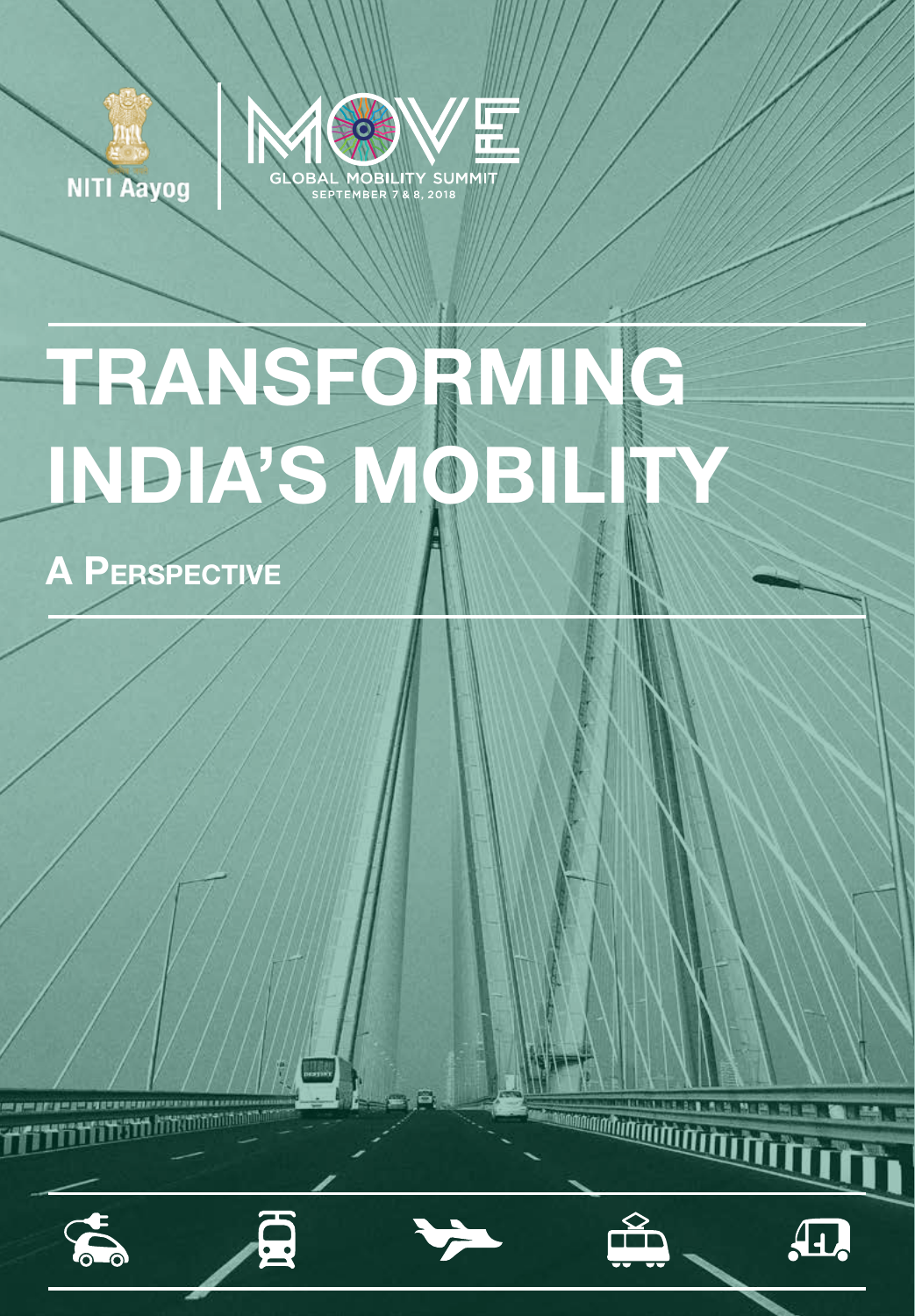

# TRANSFORMING INDIA'S MOBILITY

A PERSPECTIVE

SEPTEMBER 2018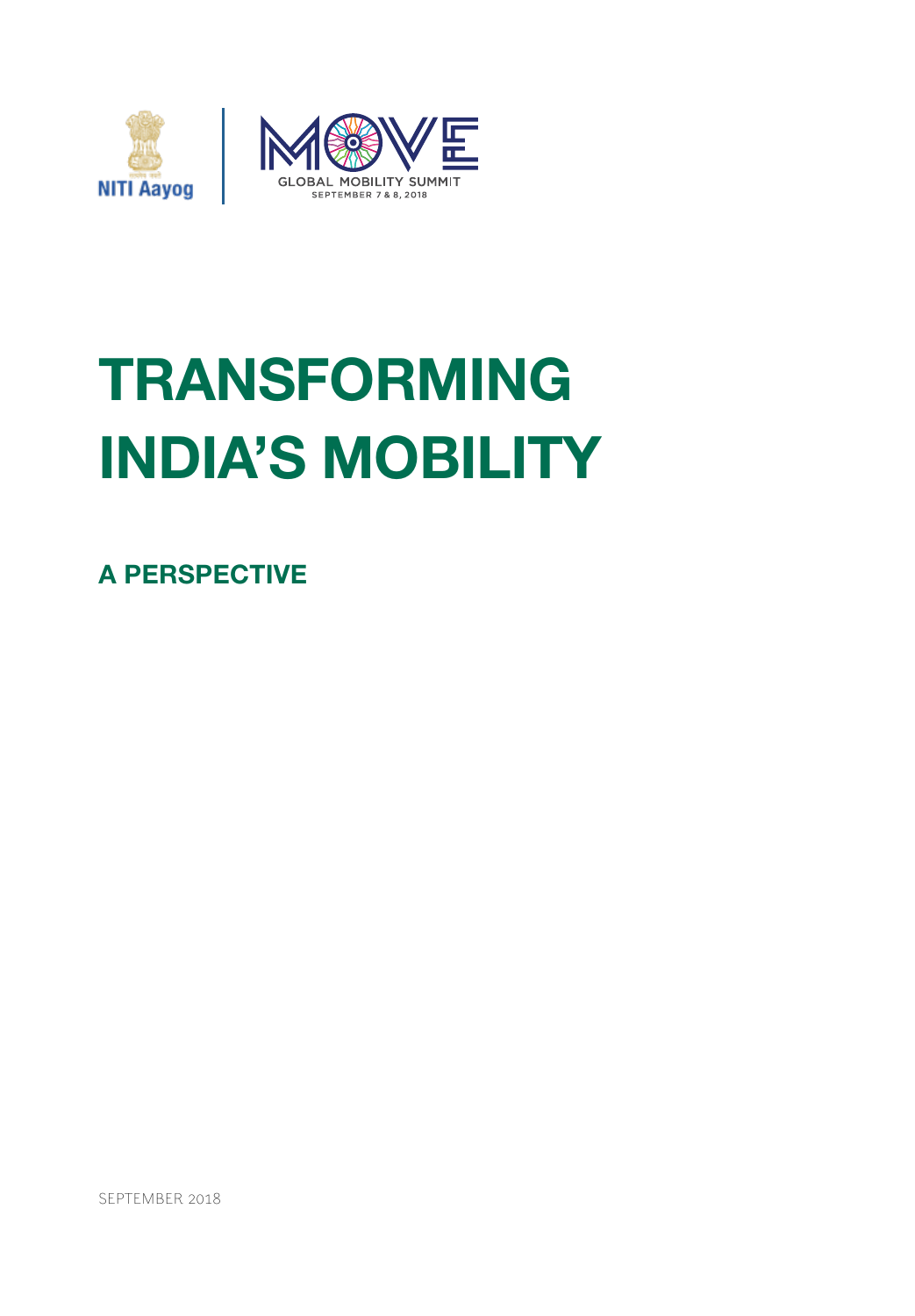# AUTHORS & ACKNOWLEDGEMENTS

# AUTHORS

NITI AAYOG

Shikha Juyal Abhishek Saxena Shweta Sharma Anil Srivastava

# THE BOSTON CONSULTING GROUP (BCG)

Rahul Jain Ritesh Ritolia Natarajan Sankar Janmejaya Sinha

# CONTACTS:

NITI Aayog: adv.niti@gov.in http://niti.gov.in/

BCG: bcg-info@bcg.com www.bcg.com

# ACKNOWLEDGEMENTS

The authors would like to thank Dr. Rajiv Kumar, Vice Chairman, NITI Aayog and Mr Amitabh Kant, CEO, NITI Aayog for their support that made this report possible.

# SUGGESTED CITATIONS:

NITI Aayog & The Boston Consulting Group, Transforming India's Mobility: A perspective, 2018.

The views & opinions expressed in this document are those of the authors and do not necessarily reflect the positions of the institutions or governments. While every effort has been made to verify the data and information contained in this report, any mistakes and omissions are attributed solely to the authors and not to the organization they represent.



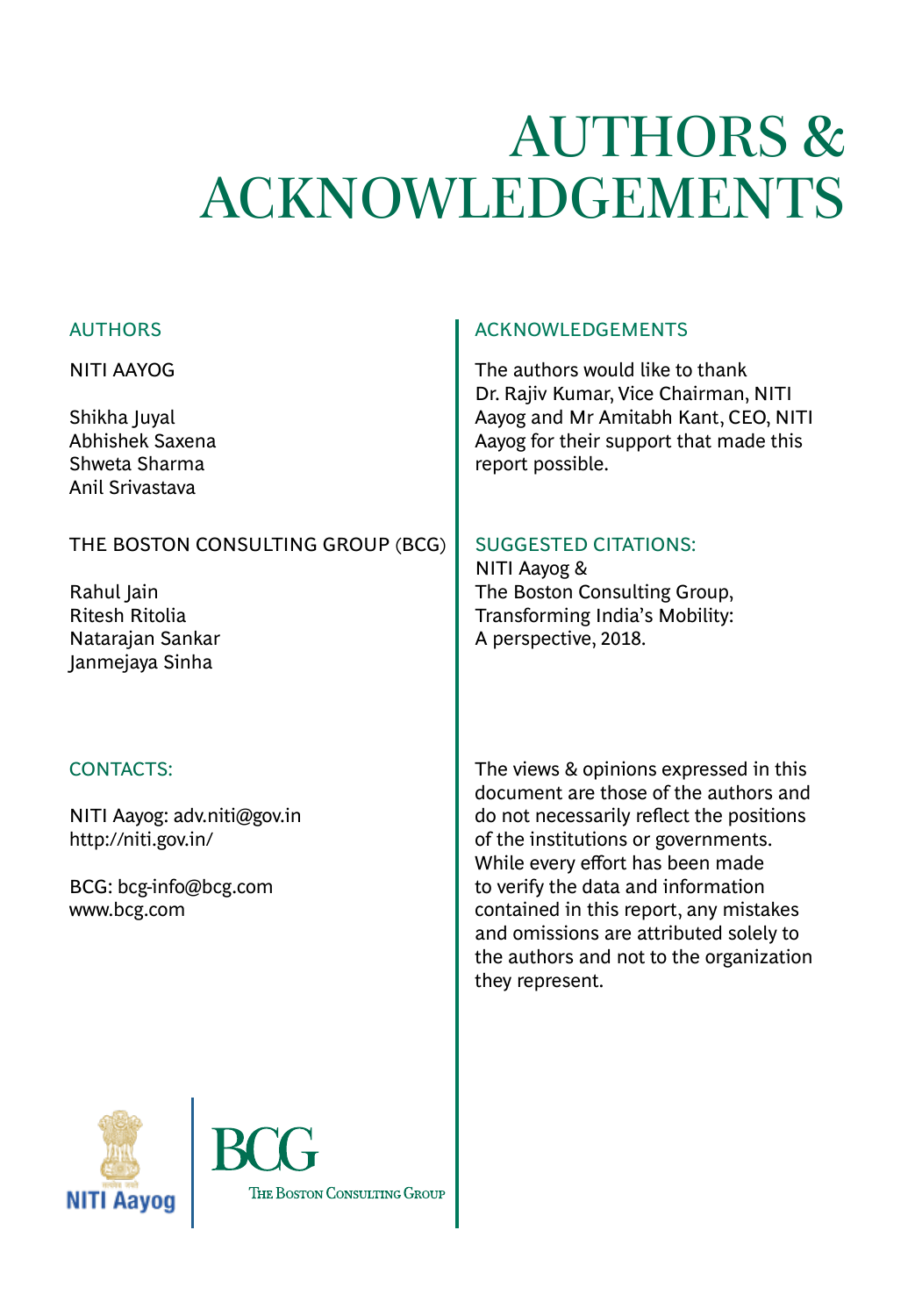# **CONTENTS**

### 2 EXECUTIVE SUMMARY

### 6 CONTEXT AND APPROACH

Figure A: Indexed estimated growth in travel demand (1980=100) Figure B: Heat-map of Air Pollution Concentration in the World Figure C: Pollution level in Major Indian Cities (PM 2.5 Level) Figure D: PM 2.5 Level increase across Major Countries (1990-2015) Figure E: Cost of Congestion for Top Indian cities Figure F: Transforming India's Mobility – 3C Framework

### 12 SAFE, ADEQUATE AND HOLISTIC INFRASTRUCTURE (SAHI)

### 16 'PEAK TIME' TRAVEL OPTIMIZATION

Figure G: Traffic index- Peak hour congestion (% additional time to travel in peak hours)

- 20 LOGISTICS AND GOODS TRANSPORT Figure H: Relatively high urban freight costs compared to long distance transport cost
- 24 SEAMLESS, CONVENIENT PUBLIC TRANSPORT Figure I: Number of buses per 1,000 population across countries & Indian states

#### 27 SHARED MOBILITY

- 29 NON-MOTORIZED TRANSPORT Figure J: Share of Non-Motorized Transport in cities as a % of overall modal trips
- 32 GREEN MOBILITY TECHNOLOGIES Figure K: EV Sales and Penetration across the World
- 34 OVERARCHING STRATEGIC ENABLERS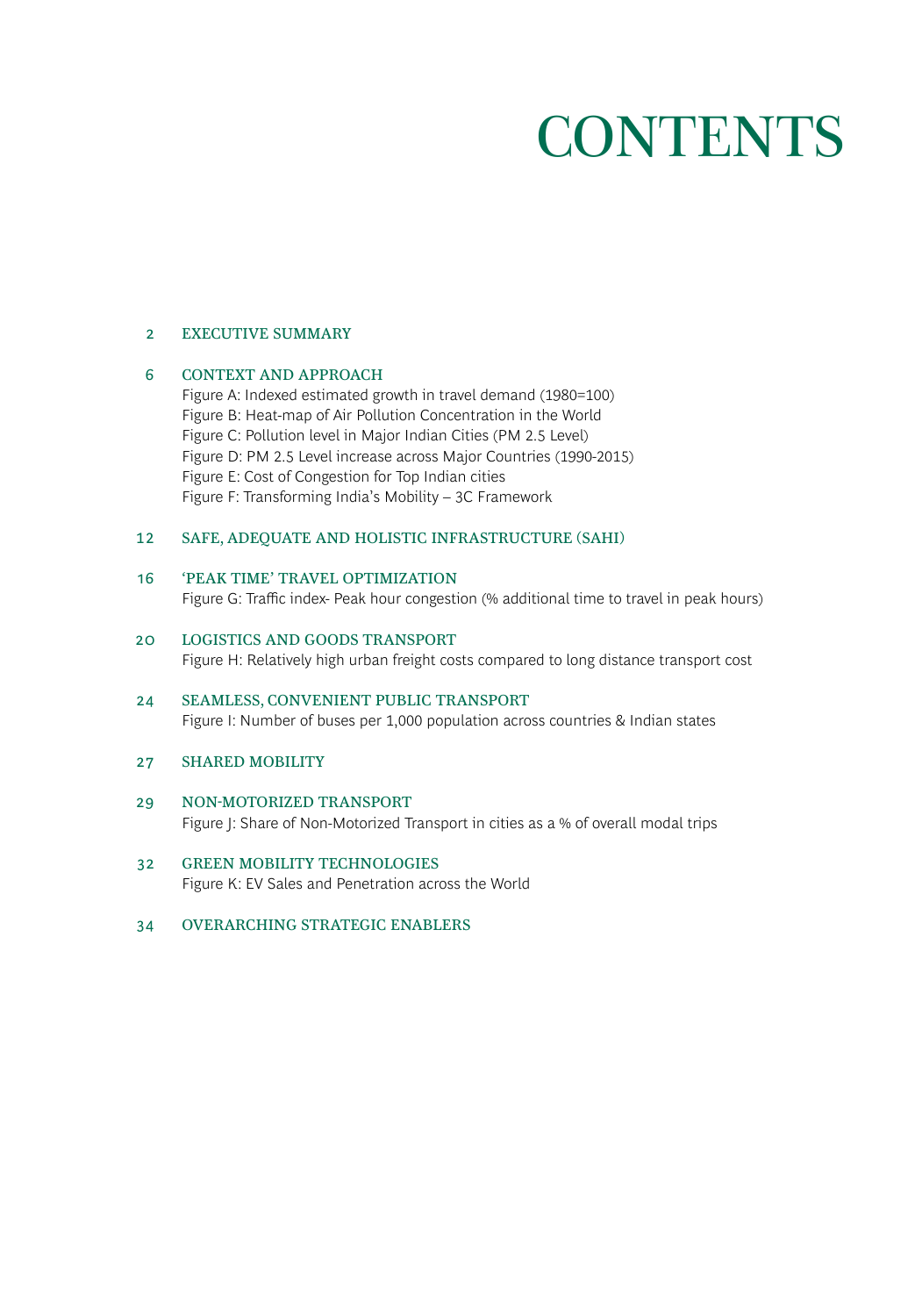# EXECUTIVE SUMMARY

**T**HE RAPID GROWTH IN India's urbanization, population and wealth over the last few decades has had a marked effect on the mobility of its citizens. India's transport demand has grown by almost 8 times since 1980 – more than any other Asian economy1 .

This large growth has been positive in many ways, including development of a thriving auto industry and allied economic growth. However, there are a set of challenges to be addressed. A recent WHO study has fourteen Indian cities featuring in the top fifteen most polluted cities in the world<sup>2</sup>. This challenge leads to significant health and welfare losses, currently estimated by the World Bank at 7.7% of India's GDP (PPP adjusted). Additionally, major Indian cities are also now consistently ranked amongst the world's most congested cities. The average speed for vehicles in some metros are reported as low as  $17 \text{ km/h}^3$ . These high levels of congestion have huge cost in form of reduced productivity and fuel waste; a high-level estimate of the economic loss of congestion, for our top four metros, is over USD 22 billion annually<sup>4</sup>.

It is worthy to note that multiple efforts – at the city, state and national level – have been made to alleviate these challenges. For rural India, the Pradhan Mantri Gram Sadak Yojana (PMGSY) is perhaps the best example. The reinvigoration of this scheme in the last 3 years has led to record highs of building all-weather roads at a rate of 130 km/day<sup>5</sup>. For urban India, in order to address the twin challenges of pollution and congestion, a number of initiatives have been launched. At the national level, multiple policies such as the National Urban Transport Policy & the National Electric Mobility Mission Plan 2020 have been designed as well. While there are multiple examples of such initiatives, the magnitude and complexity of our mobility challenges requires a comprehensive action-agenda that addresses the issue holistically. The high population density, growth, coupled with our economic growth aspirations warrants a tailored approach, unique to our context.

Basis an exhaustive study of global examples and learning from India's past efforts, a holistic framework for 'Transforming India's Mobility' is proposed, as detailed in the figure.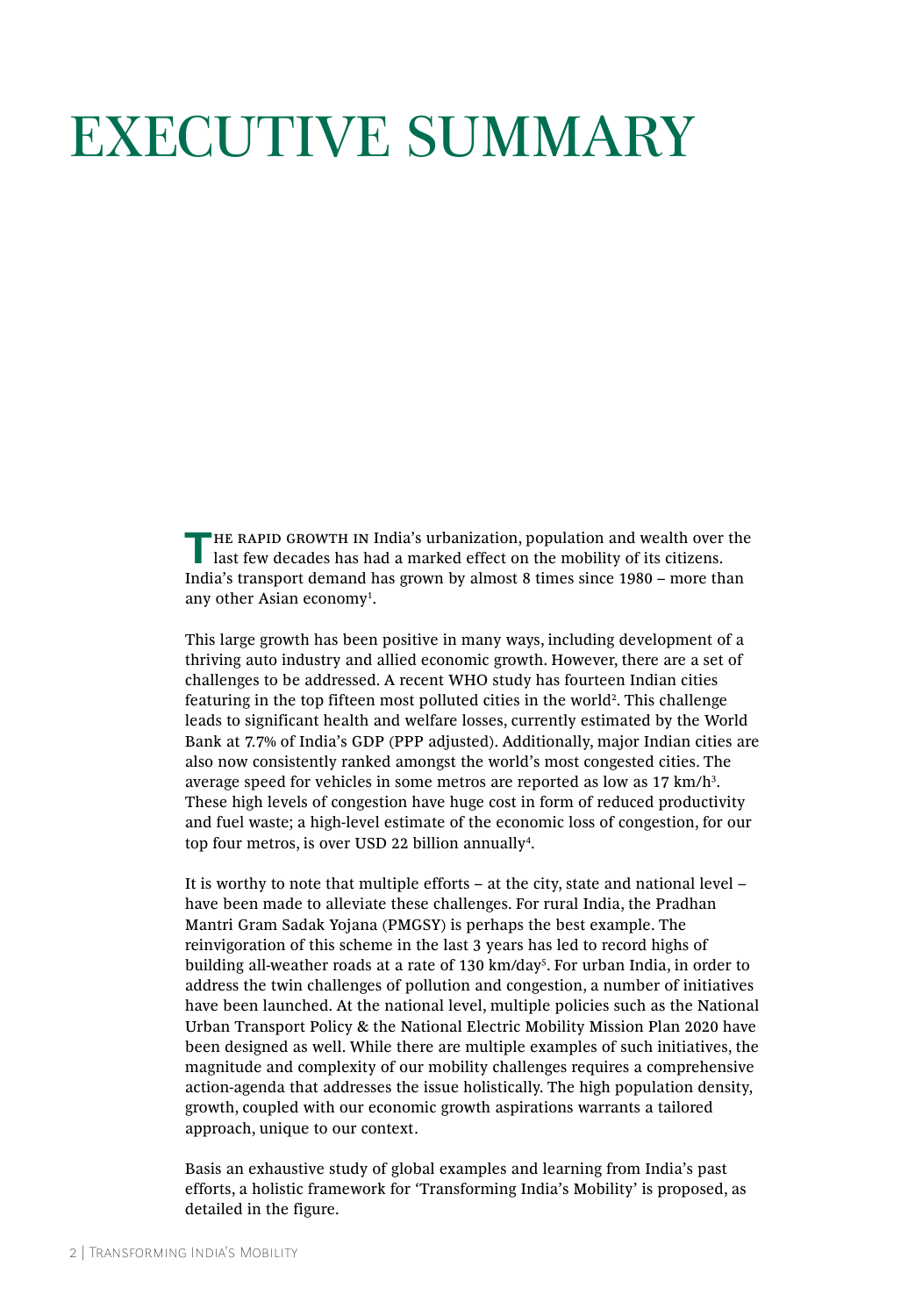The crown of the framework defines the overall objectives (3C)

- Clean: Pollution-free, leading to clean air and hence better health and living standards
- Convenient: Seamless, safe, affordable, accessible for all sections including the elderly & disabled and connected – both in terms of technology as well as connecting key rural and urban centers
- Congestion-free: Minimum congestion levels, and hence enhanced economic efficiency

To achieve the objectives, following action-agenda is advocated around four key pillars, namely, (a) Connect Bharat, (b) Optimize travel footprint, (c) Promote seamless, co-operative transport, and (d) Adopt green modes and technologies. These pillars have to be well supported by a common set of enablers – Skills and employment, Intelligent Transport Systems, Public Awareness, Governance and Financing.

# Connect Bharat

One clear imperative for our mobility paradigm is to build Safe, Adequate and Holistic Infrastructure (SAHI) for all our citizens, including women, elderly and disabled. Also, the infrastructure network needs to solve for all types of connectivity - urban-to-urban, urban-to-rural and rural-to-rural. Multiple current schemes such as Pradhan Mantri Gram Sadak Yojana (PMGSY), Pradhan Mantri Jal Marg Yojana (PMJMY), and UDAN (Ude Desh ka Aam

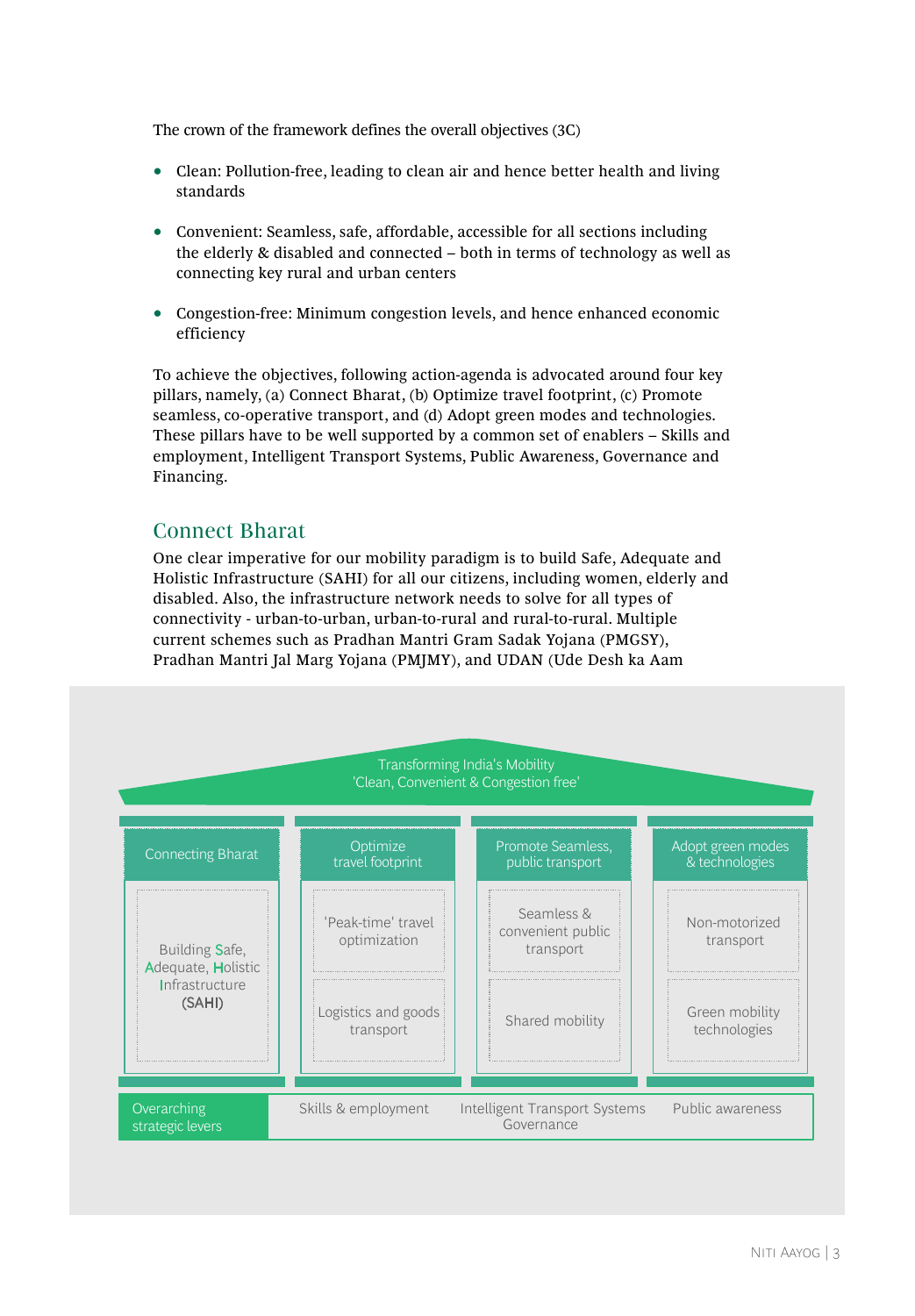Naagrik). There is a need for continued action and focus on this, aided with few elements as detailed below.

- Increased emphasis on safety and accessibility
- Leveraging multiple modes of transport road, rail, coastal and inland waterways, small regional airports, ropeways etc.
- Higher usage of data for holistic mobility needs

### Optimize Travel Footprint

Another focus area is to reduce congestion caused by passenger and goods flow, especially in urban context. This reduced congestion would also significantly help the cause of clean air.

Our cities have one of the highest peak-time congestion amongst Asian cities our citizens spend almost 1.3-1.6x additional time in peak traffic for our top four metros, compared to 0.6x for Singapore and Hong Kong<sup>6</sup>. This can be greatly reduced through concerted focus along following dimensions.

- Integrated land use
- Focused policy based measures for optimizing travel
- Data-based measures such as intelligent transport systems

Further, a comprehensive logistics framework that minimizes impact on the city's internal traffic, through measures such as timing, zoning, and optimal planning of warehouses is required. This also needs to be supported by building more bypass routes (where needed) and encouraging multiple modes transport modes. Also, latest technological advances and ubiquitous connectivity needs to be leveraged. The considerable amount of post-harvest losses in India can be reduced through effective logistics management, integrated crop management systems, cold chain networks and demand aggregation. Initiatives such as the national logistics action plan (NLAP) being drafted by the Ministry of Commerce are steps in the right direction.

### Promote Seamless, Public Transport

An efficient and convenient public transport (PT) will go a long way in answering the twin problems of pollution and congestion. There is a need to improve both the adequacy and adoption of PT in India, and this would need holistic focus across multiple dimensions

- Data-driven planning and urban transport, with a clear hierarchy amongst different modes
- Focus on multi-modal systems
- Make PT attractive for urban India, to increase adoption

Further, our mobility solutions need to be harmonized with the global shared mobility revolution.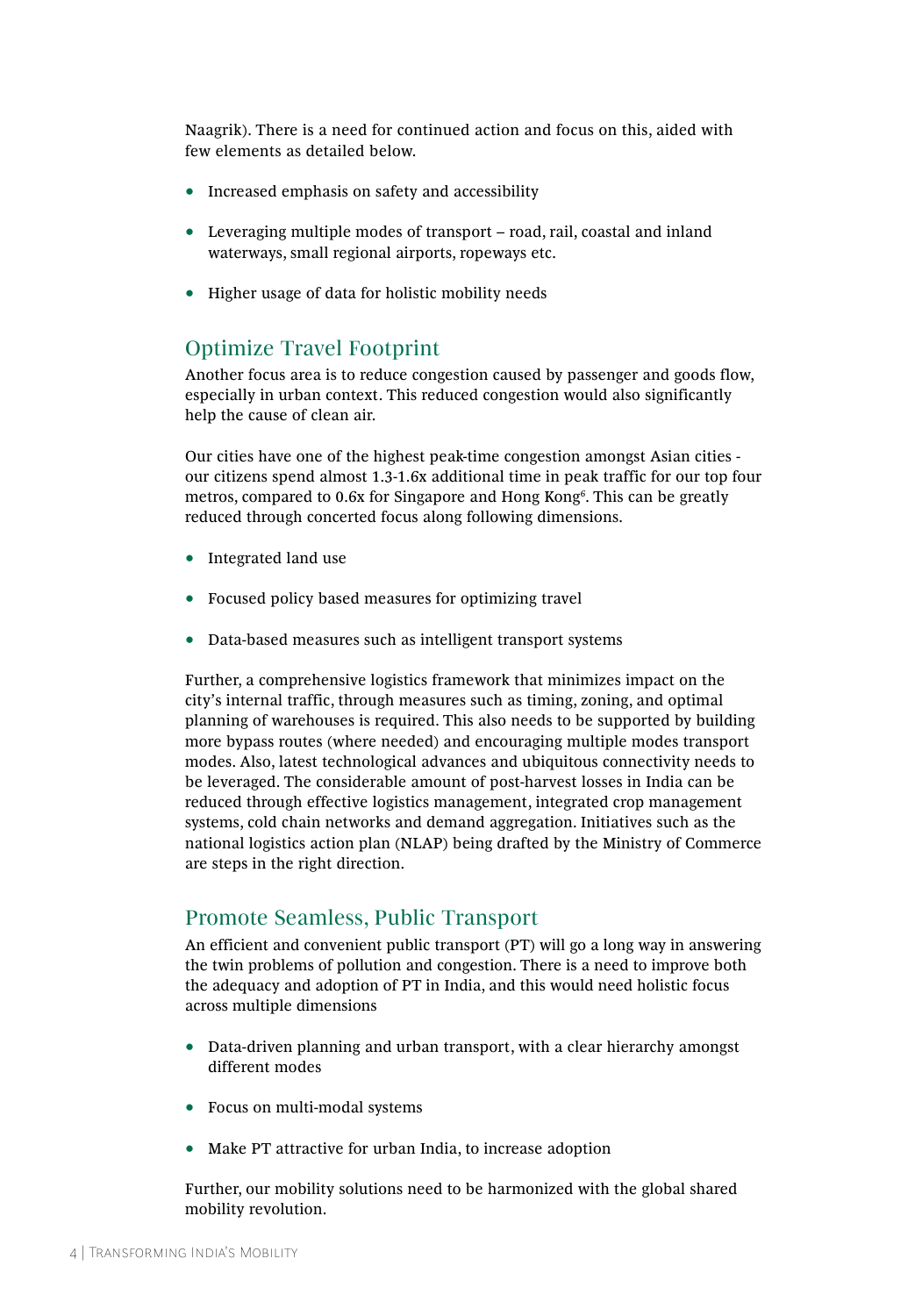# Adopting Green Modes and Technologies

The final pillar focuses on adopting green modes and technologies such as electric vehicles and non-motorized transport (NMT). For improving adoption of non-motorized transport, the routes and paths should be planned so that they integrate seamlessly with public transport. Lastly, ensuring safety for NMT users by outlining norms & dedicated traffic signals should be a key priority.

Further, a clear push towards cleaner technologies is need of the hour. This has to be enabled through ecosystem development which includes domestic manufacturing, deployment of charging infrastructure etc. The goal should be to holistically reduce well-to-wheel emissions.

# Overarching Strategic Levers

To ensure effective execution of these key pillars, a number of supporting enablers need to be put in place for laying the foundation.

- Skills and employment: The vast agenda calls for a number of new skills that will be required at a local and national level. Timely skill gap assessment and requisite planning can ensure high employability while addressing the potential resource demand.
- Intelligent Transport Systems: There is a need to leverage ongoing technological developments to build more connected and data centric mobility systems.
- Governance: There is a need for a well-defined Governance mechanism involving different stakeholders.
- Public awareness: A strong public awareness and communication campaign would help include the beneficiary citizen as an equal stakeholder in success.

If the suggested 3C approach along with key pillars and enablers is executed effectively, the results can be transformative for India's mobility landscape. Improvement in rural connectivity can help in increased connectivity of villages with high adoption of public transport. PM2.5 emissions can reduce significantly across Indian cities. Additionally, the speed on arterial roads of major cities can be improved significantly. This holistic advancement should support India to have a target mobility landscape that is Clean, Convenient & Congestion free.

NOTES:

2. WHO report, 2018

- of-rural-roads-achieved-in-201617/article9664838.ece
- 6. BCG analysis basis Tom-Tom traffic index

<sup>1.</sup> World Bank Database, retrieved 15th January 2018

<sup>3.</sup> https://www.financialexpress.com/auto/car-news/time-spent-in-cabs-goes-up-as-averagespeed-of-cars-down-by-3kmh-bengaluru-hyderabad-delhi-worst-hit/1001845/

<sup>4.</sup> BCG Uber report, 2018

<sup>5.</sup> https://www.thehindubusinessline.com/economy/average-daily-construction-rate-of-130-km-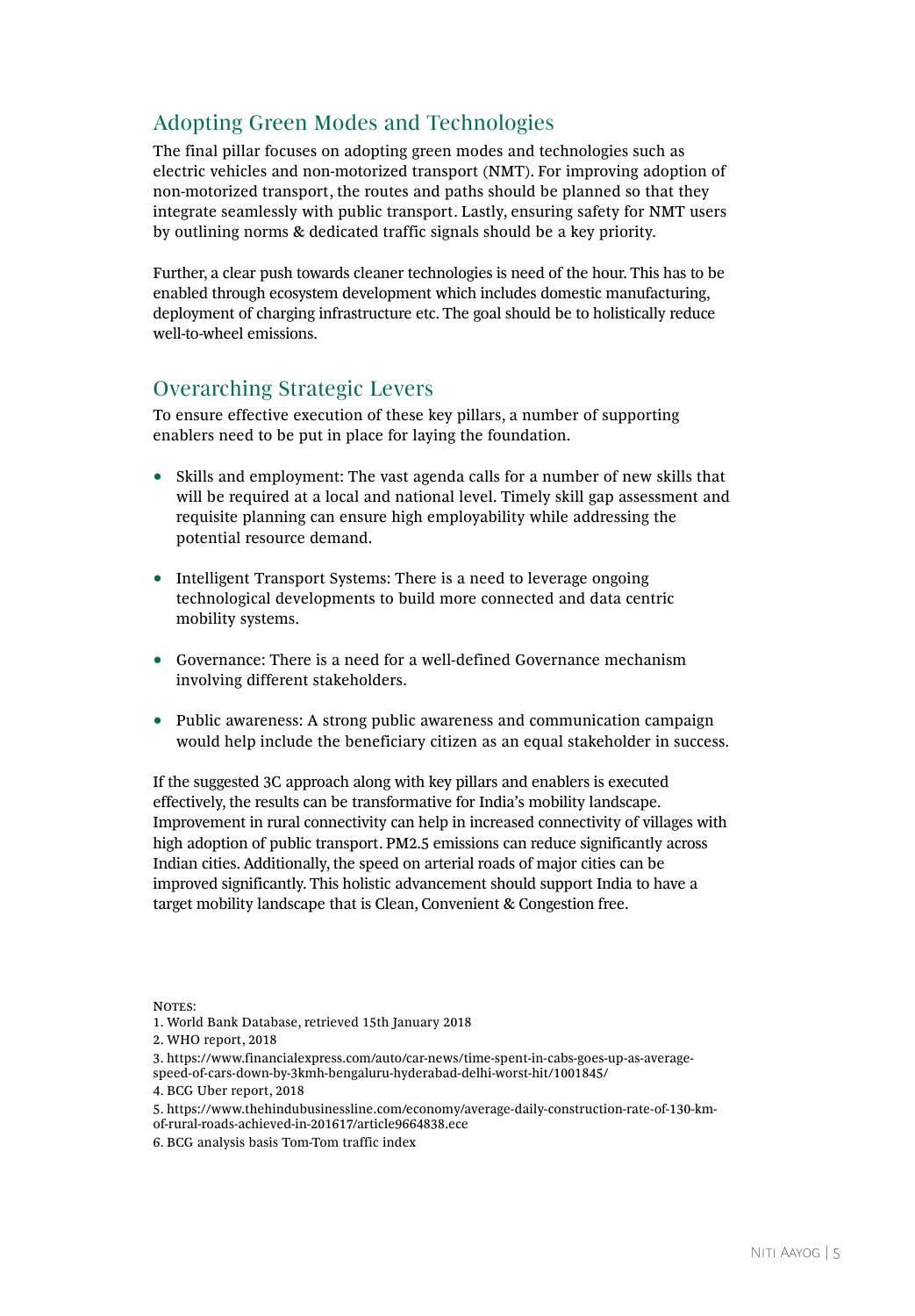# CONTEXT AND APPROACH

# PURPOSE OF THIS REPORT

**II** NDIA HAS WITNESSED REMARKABLE grower the last few decades. However, the ndia has witnessed remarkable growth mobility infrastructure has not kept pace with the demand. In this growth-driven journey, it is imperative for the topic of mobility to be addressed holistically. The role of mobility in boosting the national economy is well documented. The purpose of this report is to address this critical subject in a holistic manner – acknowledging the efforts made so far, highlighting worthy global examples and recommending strategic levers to help India realize its mobility vision.

### India's Rapid Transport Growth Journey

India's rapid growth in population and wealth over last few decades has led to considerable strain in its transport infrastructure. Since 1980, the country's population has nearly doubled (~90% growth), and India is set to become the world's most populous country in the next decade7 . In the same period, its Gross Domestic Product (GDP) per capita grew by more than 5 times, with most of the growth recorded in the period post 2000<sup>8</sup>. Based on research examining the relationship between transport demand, population and wealth – transport demand has increased by almost 8 times since 1980<sup>9</sup>. As seen in Figure A, this growth in unprecedented and much higher relative to any other Asian economy. This large growth, in the absence of a

widespread public transport system, has caused a rapid increase of private car ownership in India. The number of registered motor vehicles has gone up from 5.4 million in 1981, to 210 million in 2015, a 40-fold increase.

Urban areas have seen rapid growth. However, due to lack of integrated mobility planning, it has resulted in making our cities amongst the most polluted & congested. This is a key challenge which has to be addressed. (As shown in Figure A).

# Rural Connectivity

The importance of connectivity for India's rural areas cannot be underestimated. It has been well established that building reliable access to rural transportation is a major enabler for social and economic development<sup>10</sup>. Rural roads account for almost 70% of the total roads in India (as of March  $2016<sup>11</sup>$  and it is imperative to ensure that the quality and connectivity of these roads is holistic and maintained up to specific standards.

There have been multiple initiatives, historically and ongoing, for improving the connectivity of villages through a wellmaintained road network. Perhaps the most prominent one so far is the PMGSY (Pradhan Mantri Gram Sadak Yojana), which was initiated in 2000 and has been reinvigorated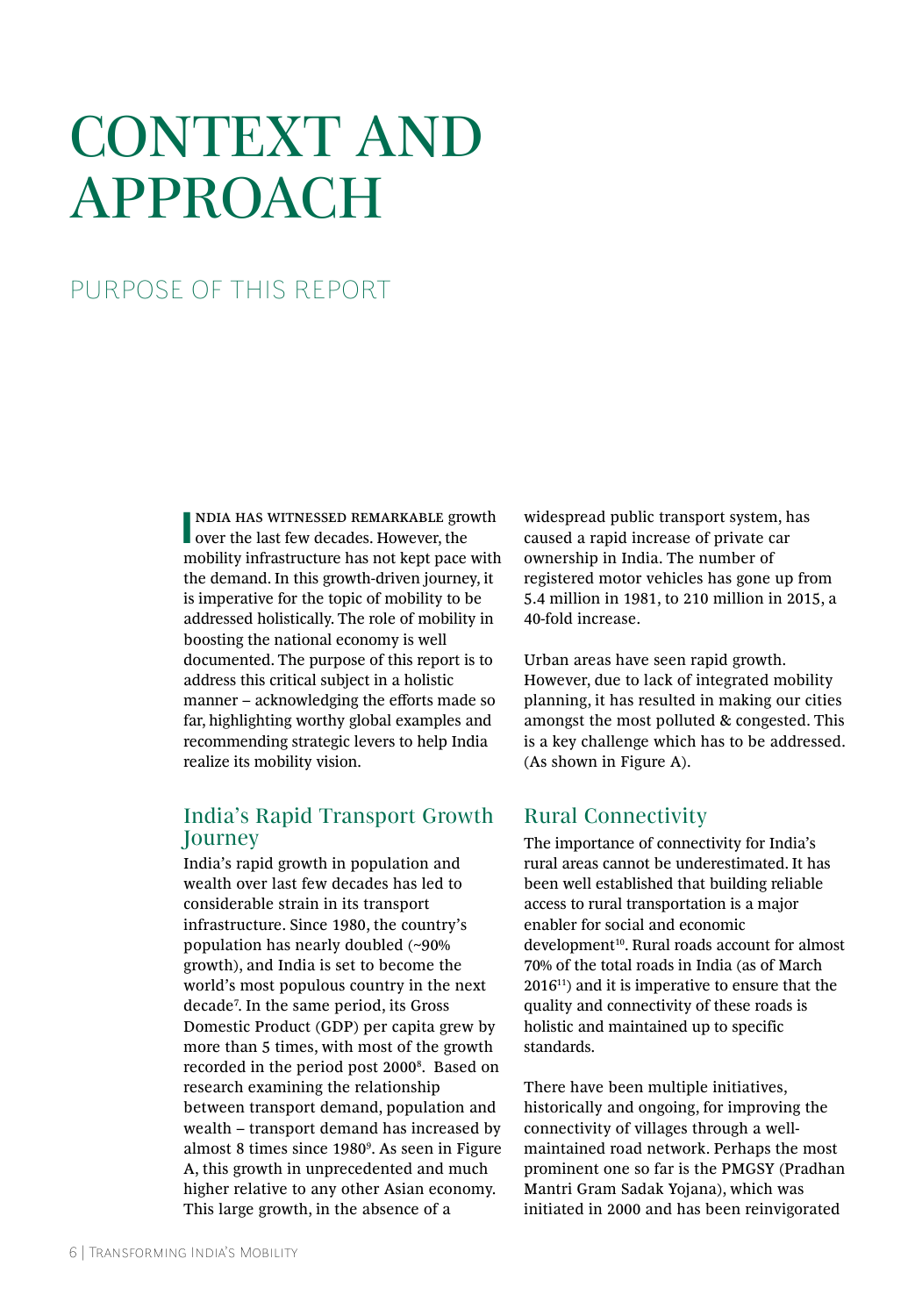

in the last 3 years. The average daily construction rate of rural roads has already seen a record high since Independence of 130 km per day<sup>12</sup>– with an added advantage of creating roads, which are specifically engineered for rural, all-weather conditions.

The challenges faced in basic mobility for rural India range across accessibility to urban markets, safety issues in local journeys etc. It is estimated<sup>13</sup> that over 30% of farmers' produce is spoilt postharvest due to poor storage and transport infrastructure.

# Urban Pollution: Urgent Call for Action

India's cities are under considerable risk due to air pollution. As per a WHO study, fourteen out of the top fifteen most polluted cities in the world belong to India14. Polluted air significantly reduces the quality of life and increases the risk of diseases such as lung cancer, stroke, heart disease, and chronic

bronchitis. Apart from the health risks, urban pollution has a major economic impact on cities, which are the engines of India's economic growth. As per the World Bank, India's welfare losses due to air pollution are currently estimated at 7.7% of GDP (PPP adjusted). This number can increase exponentially in the coming decade if urban pollution is not significantly addressed. (As shown in Figure B).

India's urban pollution as measured by PM2.5 level (a key indicator) is already about 40% above the safe limits across major Indian cities (such as Delhi, Mumbai, Kolkata, Pune etc.). (As shown in Figure C).

Alarmingly, our PM2.5 levels are also showing increasing trends, when most other countries have stabilized at a level significantly below ours. (As shown in Figure D).

70-80% of PM2.5 is contributed by vehicular pollution, domestic activity,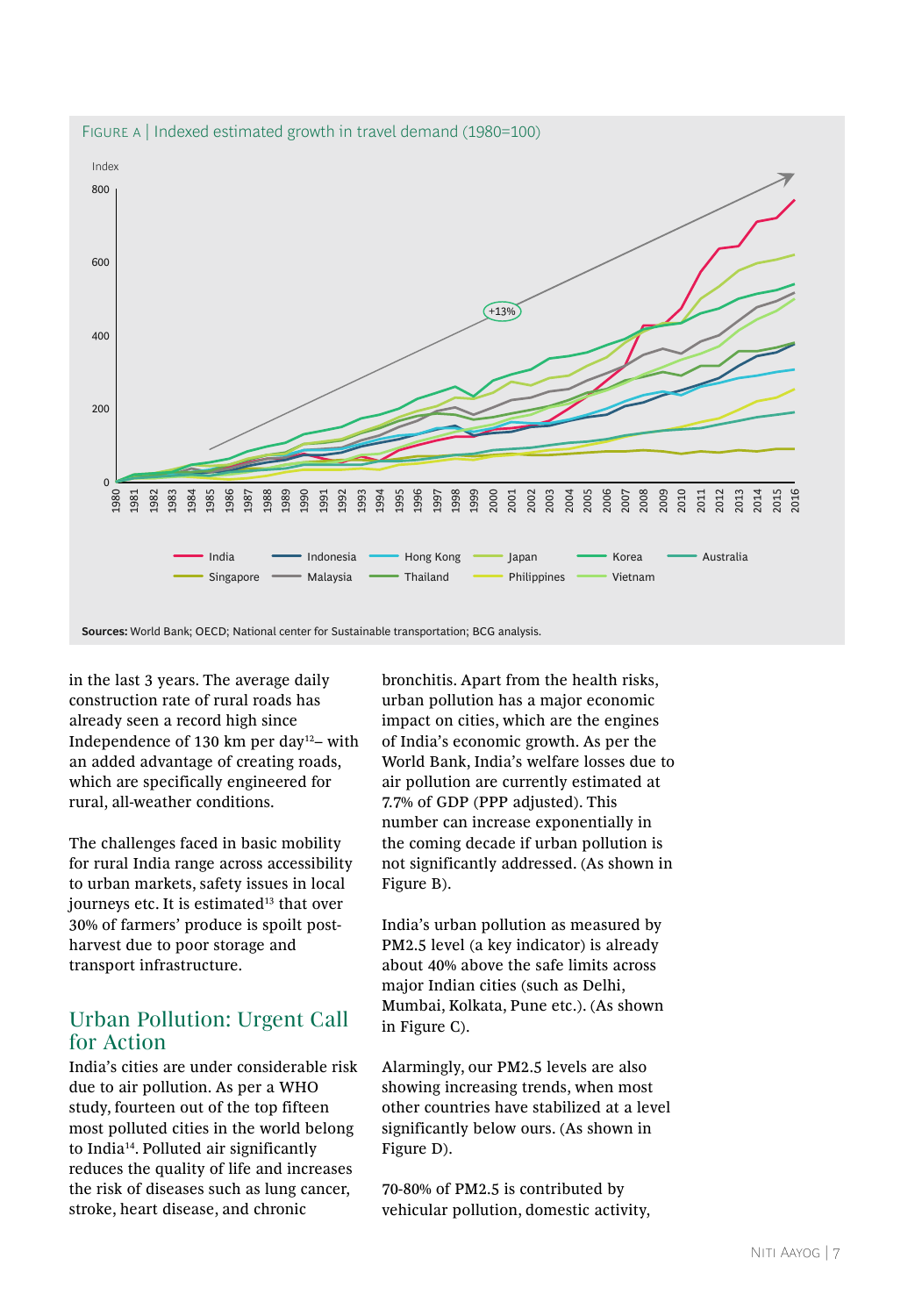FIGURE B | Heat-map of Air Pollution Concentration in the World



India's urban pollution as measured by PM2.5 level (a key indicator) is already about 40% above the safe limits across major Indian cities (such as Delhi, Mumbai, Kolkata, Pune etc.).



### FIGURE C | Pollution level in Major Indian Cities (PM 2.5 Level)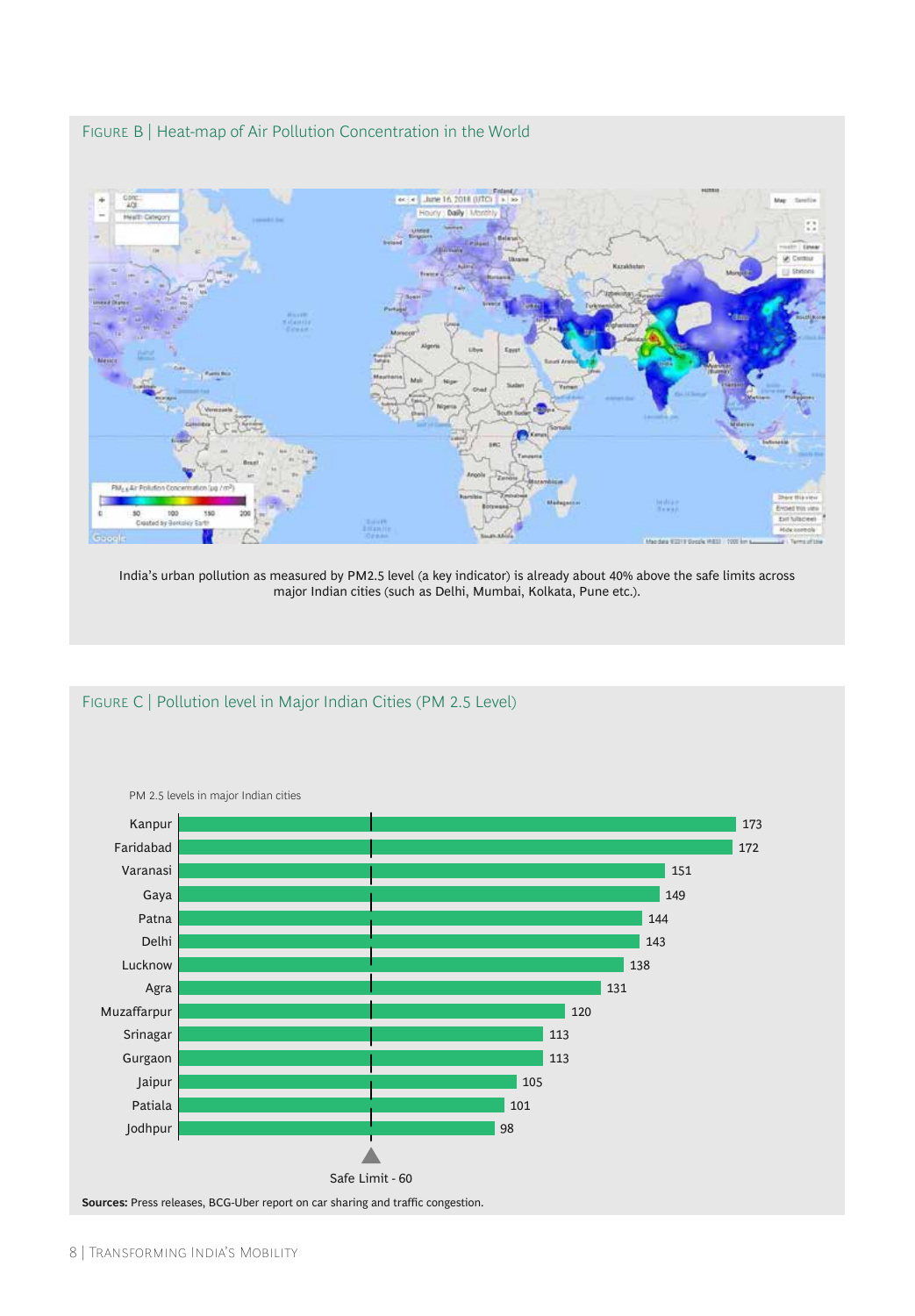construction activity, road dust and industrial activity. A multi-pronged approach is needed to address the problem of PM2.5 in a comprehensive manner. However, tackling vehicular emission needs to be at the core of this agenda given that vehicles today are a significant contributor, accounting for 30-35% of PM 2.5.

### Urban Congestion: Unlocking the True Potential of our Cities

Emerging-market cities will play an increasingly large role in the global economy. Cities are an important engine for driving India's economic growth as well. They provide 60-65% of India's GDP and 45- 50% of consumption. As per a WEF study, the number of Million-plus urban agglomerations has increased from 35 (2001) to 53 (2011). By 2030, the number is expected to grow to 87.

Major Indian cities are now consistently ranked amongst the world's most congested cities. Average speed for vehicles in Bengaluru is reported as  $17 \text{ km/h}^{15}$ . The offpeak speed for 13 arterial roads in Delhi has been recorded at 27 km/h, 50-60% lower than design speed $16$ .

These high levels of congestion have huge cost in the form of reduced productivity, fuel waste, and accidents. As an example, recent estimates from the Bengaluru Development Authority, released as part of Master Plan 2031, suggests that 1.18 crore citizens' waste 60 crore person-hours annually and almost 2.8 lakh litres of fuel are wasted per hour in the Bengaluru city because of congestion.

The combined costs for four cities of Delhi, Mumbai, Kolkata and Bengaluru is over USD 22 billion annually. For Delhi alone, the congestion was estimated to cost the city USD 10 billion annually (As shown in Figure  $E)^{17}$ .

This congestion also manifests in form of logistics and freight inefficiency. A recent



### FIGURE D | PM 2.5 Level increase across Major Countries (1990-2015)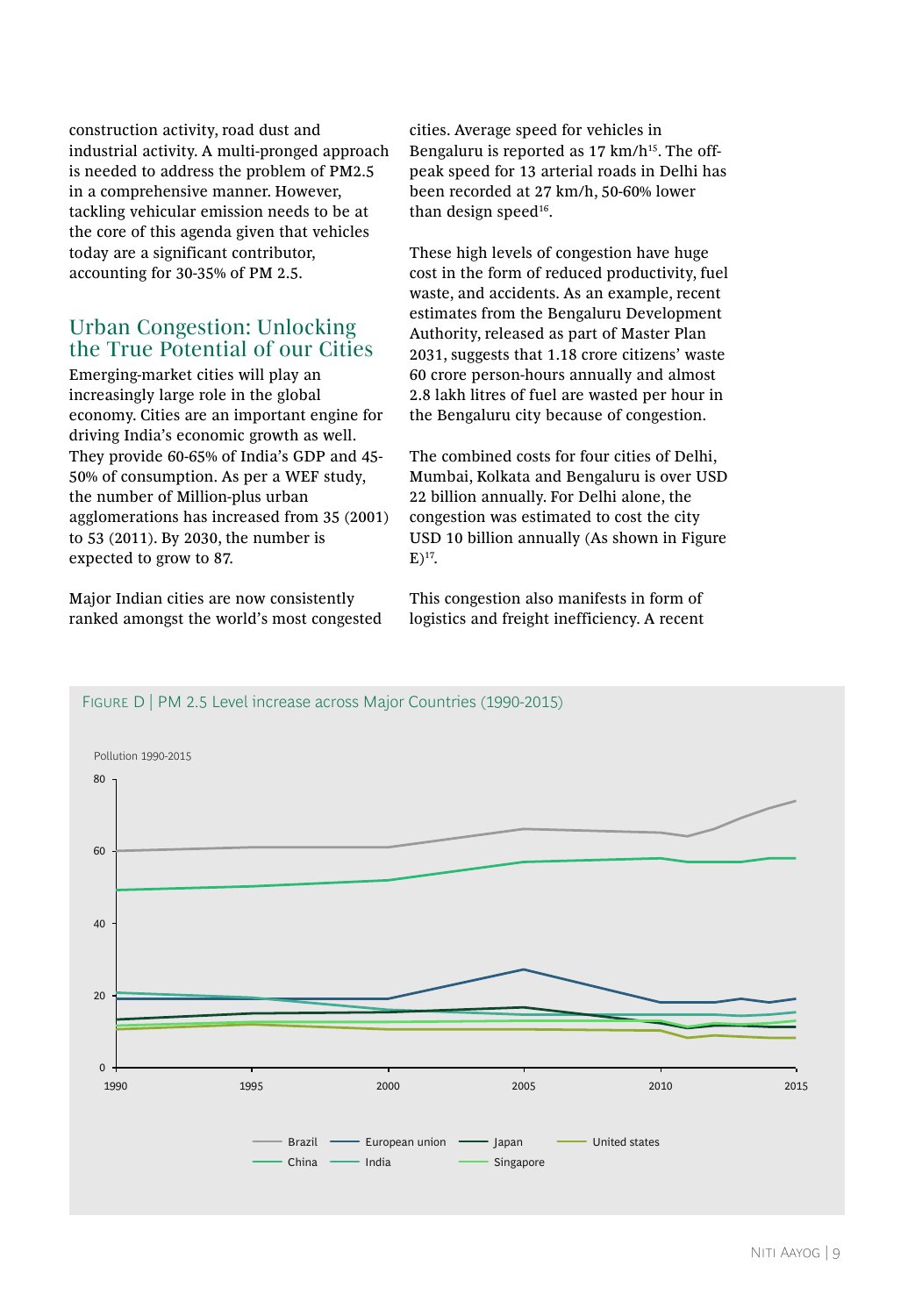study estimated huge loss of USD 21.3 billion annually on account of delays and additional fuel consumption due to poor road conditions and frequent halts<sup>18</sup>. However, multiple initiatives in terms of public transport, non-motorized transport and ride-sharing would address this issue.

# 'Transforming India's Mobility': Path to the Future

The magnitude and complexity of our mobility challenges requires a comprehensive framework that addresses the issue holistically. The high population density, growth, coupled with our economic growth aspirations warrants a tailored approach, unique to our context.

It is worth noting that both the central and local Governments have come out with various initiatives like National Urban Transport Policy, the Auto Fuel and Vision Policy & the National Electric Mobility Mission Plan 2020. There are also multiple examples (highlighted later) of local Governments experimenting and, often succeeding, with localized solutions.

FIGURE E | Cost of Congestion for Top Indian cities

Learning from these past efforts as well as global best practices, a multi-pronged approach is proposed, as detailed in Figure F. The framework proposes imperatives around four key pillars, (a) Connect Bharat (b) Optimize travel footprint, (c) Promote seamless, co-operative transport, and (d) Adopt green modes and technologies. These pillars have to be well supported by a common set of enablers – Skills & Employment, Intelligent Transport Systems, Public Awareness, Governance & Financing.

If the suggested 3C approach along with key pillars and enablers is executed effectively, the results can be transformative for India's mobility landscape. Improvement in rural connectivity can help in increased connectivity of villages with high adoption of public transport. PM2.5 emissions can reduce significantly across Indian cities. Additionally, the speed on arterial roads of major cities can be improved significantly. This holistic advancement should support India to have a target mobility landscape that is Clean, Convenient & Congestion free.



#### ESTIMATED COST OF TRAFFIC CONGESTION IN INDIA IS OVER \$20 BN ACROSS JUST 4 METRO CITIES

**Sources:** Press releases, BCG-Uber report on car sharing and traffic congestion.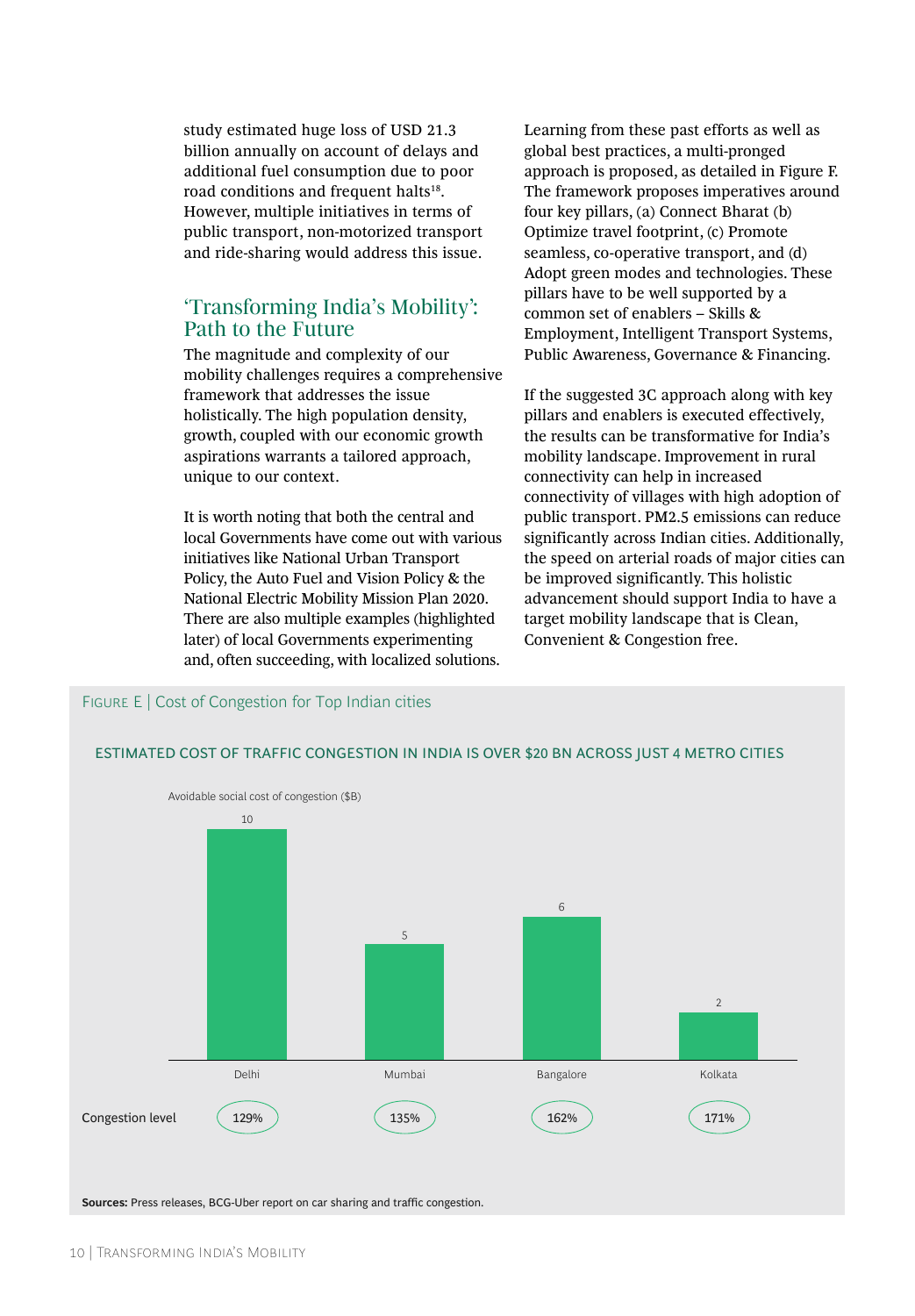

#### NOTES:

7. https://www.un.org/development/desa/publications/ world-population-prospects-the-2017-revision.html

8. World Bank Database, retrieved 15th January 2018 9. Based on indexed population and GDP per capita (constant) growth from 1980-2016 for Asian countries amongst the top 100 economies in the world 10. http://www.uncrd.or.jp/content/

documents/5081Plenary%20Session%204.pdf

11. http://morth.nic.in/showfile.asp?lid=3100

12. https://www.thehindubusinessline.com/economy/ average-daily-construction-rate-of-130-km-of-rural-roadsachieved-in-201617/article9664838.ece

13. http://www.fao.org/fileadmin/templates/ess/ documents/meetings\_and\_workshops/GS\_SAC\_2013/ Improving\_methods\_for\_estimating\_post\_harvest\_ losses/Final\_PHLs\_Estimation\_6-13-13.pdf

14. https://timesofindia.indiatimes.com/city/delhi/14-ofworlds-15-most-polluted-cities-in-india/ articleshow/63993356.cms

15. https://www.financialexpress.com/auto/car-news/ time-spent-in-cabs-goes-up-as-average-speed-of-carsdown-by-3kmh-bengaluru-hyderabad-delhi-worsthit/1001845/

16. https://www.hindustantimes.com/delhi-news/ every-hour-is-peak-hour-in-delhi-traffic-crawling-50-60 slower-says-cse-study/story-imggLneVZQuFhnmQFl5OjJ. html

17. https://www.indiatimes.com/news/india/trafficcongestion-costs-four-major-indian-cities-rs-1-5-lakhcrore-a-year-344216.html

18. http://www.thehindu.com/todays-paper/tpbusiness/%E2%80%98India-incurs-21.3-bn-loss-due-toroad-traffic-delays%E2%80%99/article14390721.ece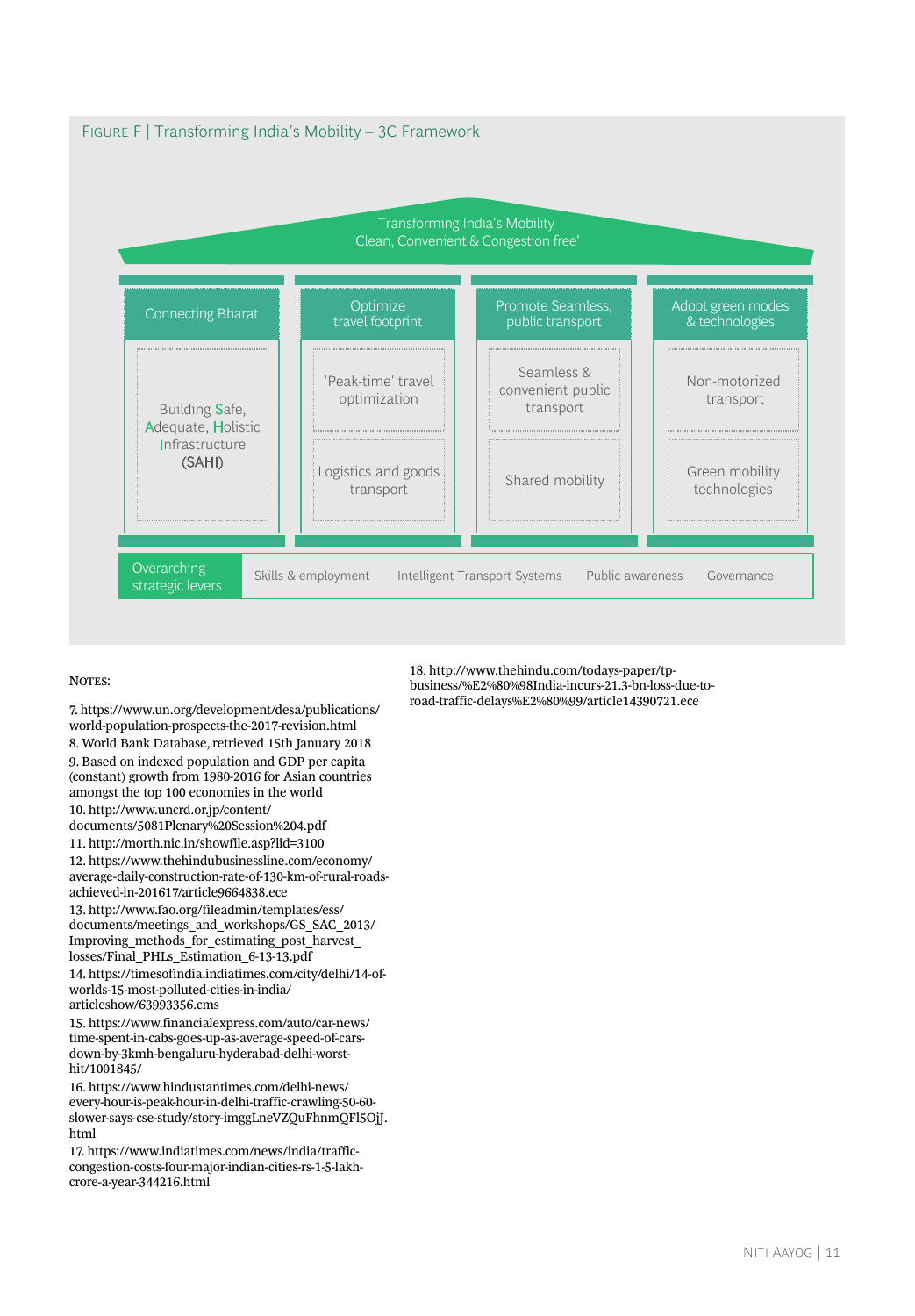# SAFE, ADEQUATE AND HOLISTIC INFRASTRUCTURE (SAHI)

**THERE IS A STRONG need for developing** connectivity for India's rural and urban areas. It has been well established that building reliable access to transportation is a major enabler for social and economic development<sup>19</sup>. Rural roads, for instance, account for almost 70% of the total roads in India (as of March 2016 $20$ ) and it is imperative to ensure that the quality and connectivity of these roads is holistic and maintained up to specific standards (being addressed through existing initiatives).

In the urban context, connectivity needs to be addressed via an intermodal approach utilizing roads, rail, air and water. India's tremendous network of inland waterways connect a vast majority of urban and rural areas – and can be very cost affordable for boosting connectivity. The most well connected and utilized mode – railways – can be strengthened further through effective feeder networks to enhance connectivity. Through novel initiatives like the Regional Connectivity Scheme (UDAN), other modes are opening up beyond just highways for urban-to-urban center connectivity. It is also imperative to study the ways and means in which rural India travels and provide buses, rickshaws & NMT (non-motorized transport) infrastructure to alleviate the issues faced by the country's largest population segment.

### Appreciation of Efforts so Far:

It is pertinent to note that various schemes have been implemented by the central government to address the issue of core connectivity in rural and urban regions. A few initiatives have been listed below:

- The Pradhan Mantri Gram Sadak Yojana<sup>21</sup> was launched in 2000, with the aim of providing good all-weather road connectivity to unconnected villages across India. Of the 178,184 habitations with a population of above 500 in the plains and above 250 in the hilly areas, 88% were already connected by Jun 2018. The scheme has successfully integrated isolated hamlets into the larger economy<sup>22 23.</sup>
- An amendment to the National Waterways Bill was passed in 2015 to develop convert an additional 110 rivers in waterways<sup>24</sup> under the Pradhan Mantri Jal Marg Yojna to increase the modal share of passenger and freight traffic, through cheaper transportation and improved regional connectivity. National waterway-I, from Haldia to Allahabad across the Ganges is being developed spanning more than 1,600 km is being developed with Varanasi, Sahibganj and Haldia to be developed as multi-modal terminals close to 10 Million Tonnes cargo capacity being built across these three hubs<sup>25</sup>.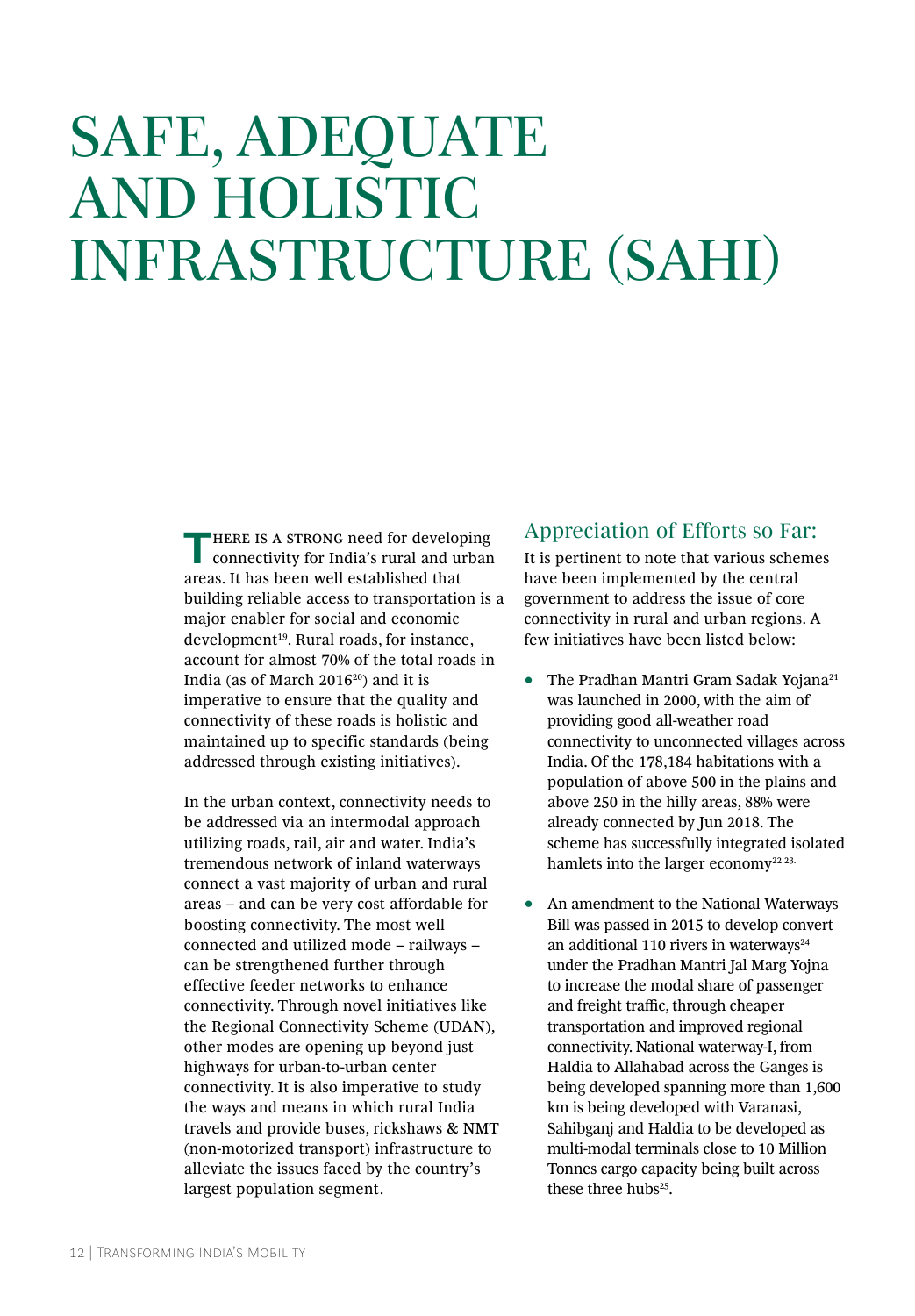- The Pradhan Mantri Gram Parivahan Yojana26 was launched in 2016 to improve rural mobility by plying subsidized public transport (10-12 seater vehicles) on rural roads. The scheme is aligned with Pradhan Mantri Gram Sadak Yojana and is aimed at regulating rural transport services.
- The government has launched the Aajeevika Grameen Express Yojana (AGEY) wherein self-help groups under the National Rural Livelihoods Mission (NRLM) will operate safe, affordable and community monitored road transport services to connect remote villages with key services and amenities (such as access to markets, education and health) $27$
- The UDAN (Ude Desh ka Aam Naagrik)<sup>28</sup> was launched in 2017 to provide low-cost connectivity in currently underserved/ unserved areas both for semi-urban and core rural regions. The scheme aims to operationalize hundreds of new routes by the end of 2018-19

In summary, it is clear to see that in the last 2-3 years, the focus on boosting connectivity has been much more pronounced. Some of these schemes, especially the PMGSY, have registered tremendous growth and impact. Going forward, the focus should be on ensuring last-mile implementation and standardization of these schemes – as well as ensuring that what is built is maintained and developed over time as well.

# Potential Options and Associated Strategic Levers

In order to address the challenges through a concerted effort, our proposed solutions are organized across a set of core themes as follows:

- 1. Safe Infrastructure: Ensuring wellengineered, safe infrastructure for travel
- 2. Adequate: Ensuring multiple modes of connectivity
- 3. Holistic: Data driven planning, including integrated planning to reduce need to travel

Each theme and its supporting initiatives are outlined below, supported by the required strategic levers and relevant global benchmarks across developed and developing economies.

#### **Theme 1: Ensuring well-engineered, safe infrastructure for travel**

- In order to address both on-road & off-road safety challenges especially in rural areas, the key strategic lever is outlined as below:
	- ǟ Strategic lever: Clear guidelines promoting usage & deployment of women-only buses along with emergency services-equipped sidewalks and pathways for NMT users is required. This will provide a sense of safety after dark. In addition, tailoring the routes of public transport options so that women can get down closer to their destination can improve the sense of safety. The policies should be focused on using technological interventions for improved use of infrastructure.

### **Theme 2: Ensuring multiple modes of CONNECTIVITY**

- Connect rural villages/hamlets by building durable & paved all-weather roads to integrate the hinterland with urban areas. Upgrade existing internal roads within villages/hamlets to improve accessibility to all-weather roads.
	- ǟ Strategic lever: The Pradhan Mantri Gram Sadak Yojana29 (PMGSY) has now connected around 88% of rural habitations with access to an allweather road. Existing roads should also be brought up to the standards of all-weather roads.
	- Global example: In the last 5 years<sup>30</sup>, China has built or renovated 1.28 million kms of rural roads, with 99.24% of townships and 98.34% of villages now connected by asphalt or cement roads.
- Utilize the railway network to boost rural-to-rural, rural-to-urban and urban-tourban connectivity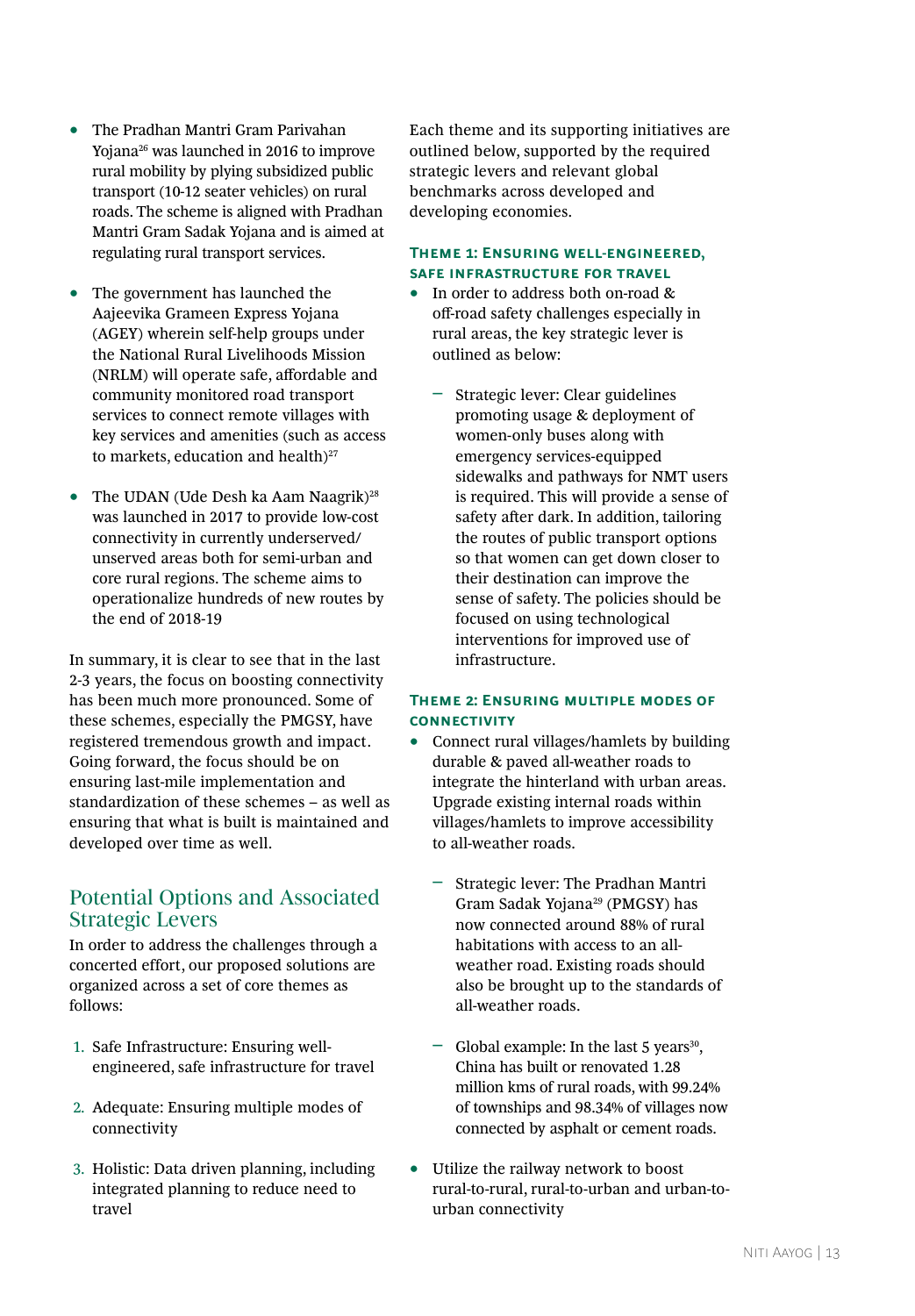- ǟ Strategic lever: Railway adoption and connectivity could be enhanced through a better network of feeder, inter-modal routes providing last-mile connectivity.
- ǟ Global example: China is aggressively expanding its railway network $31$  through focused PPP partnerships, JVs and inter-modal support to ensure coverage to 80% of its cities and rural regions.
- Develop inland waterways to reduce transportation and freight  $cost<sup>32</sup>$ . Integrate waterways with existing public infrastructure to increase utilization
	- ǟ Strategic lever: The Pradhan Mantri Jal Marg Yojana<sup>33</sup> (PMJMY) envisages the creation of 110 new waterways to increase passenger and freight traffic through multi-modal connectivity. This needs to be leveraged to full potential.
	- $\sim$  Global example: UK<sup>34</sup> (Eng. And Wales) has a network of 5000 km of fully navigable waterways, with clearly defined responsibilities for local/ national bodies, policies for developing integrated multi-modal riverside transport hubs, and initiatives to promote green tourism and transport.
- Strengthen availability and adoption of public transport in rural areas
	- ǟ Strategic lever: Every state / district should be directed to measure the usage and adoption of current public transport connecting rural hubs. This measurement can be done on a periodic basis and should be used for improved public transport connectivity. Additional buses / autos / public transport vehicles should accordingly be deployed on select routes
	- Global example: Switzerland<sup>35</sup> has one of the highest usage rates of public transport – especially in its rural areas. Under a nationally coordinated plan named Taktfahrplan, scheduling and availability of buses & public transport

has been planned in order to ensure maximum utilization and customer satisfaction.

- Expand air connectivity to connect regional, remote areas
	- ǟ Strategic lever: Central government has introduced UDAN (Regional Connectivity Scheme) to provide low-cost air connectivity to tier-2 and tier-3 towns. Financial support to improve airport infrastructure has been provided.
	- ǟ Global example: The US Department of Transport (DoT) runs the EAS<sup>36</sup> (Essential Air Services) scheme to provide subsidized airfares to 175 small communes across the US. EAS is further supported by Small Community Air Service Development Program (SCASDP) & Airport Improvement Program (AIP), with further initiatives to increase trained staff supply.

### **Theme 3: Data Driven planning including integrated land use planning**

- Collect data on rural and urban mobility patterns
	- ǟ Strategic lever: A clear framework for assessing unique mobility needs in rural and urban settings should be used in the planning stage. A mechanism to collect the data should be institutionalized to periodically survey, collect data on transport trends, routes, and traffic flow.
	- Global example: Texas<sup>37</sup> has a dedicated rural transport planning handbook where it sub-categorizes rural areas into: Basic Rural Area, Developed Rural Area & Urban Boundary Rural Area to better understand the specific needs of each area.
- Utilize PPP to deploy 'Mobility as a Service' (Maas)<sup>38</sup> to connect rural transport providers with user demand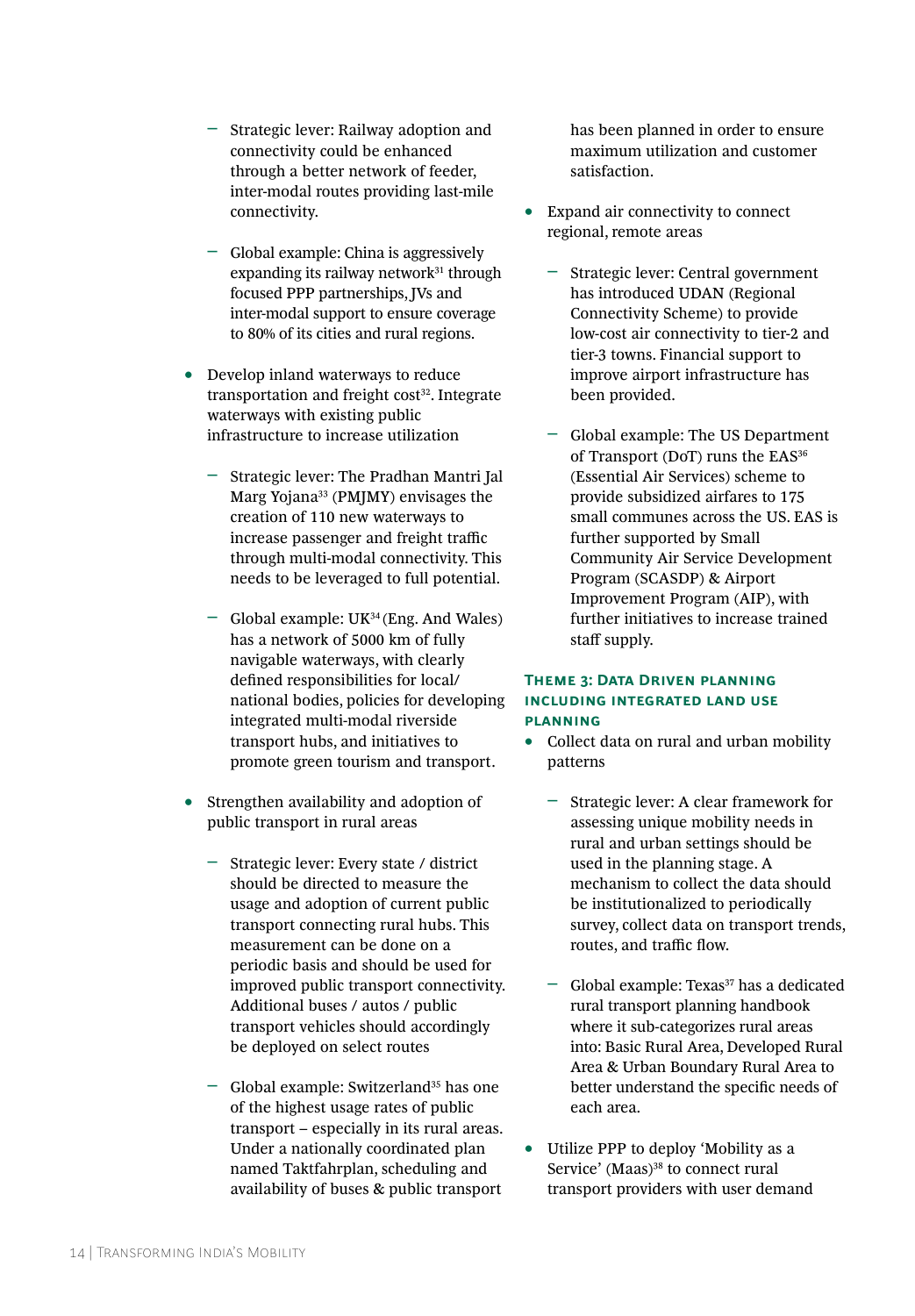- Strategic lever: The Pradhan Mantri Gram Parivahan Yojana (PMGPY) aims to improve financial viability for rural transport providers through interest free commercial loans<sup>39</sup> to women self-groups. This initiative can be bolstered with technology interventions of ridesharing/pooling.
- Global example: The village of Blauen, Switzerland has developed the FahrMit<sup>40</sup> system where inhabitants can use an online application to find on-demand rides and provides travel information on connecting services at nearest transit hub.

NOTES:

19. http://www.uncrd.or.jp/content/documents/5081Plenary%20Session%204.pdf 20. http://morth.nic.in/showfile.asp?lid=3100 21. https://en.wikipedia.org/wiki/Pradhan\_Mantri\_ Gram\_Sadak\_Yojana 22. https://indianexpress.com/article/india/india-news-india/pradhan-mantri-gram-sadak-yojana-how-the-programme-impacted-indian-hinterland/ 23. http://www.assamtribune.com/scripts/detailsnew. asp?id=oct2910/oth05 24. https://economictimes.indiatimes.com/industry/ transportation/shipping-/-transport/inland-waterways-bill-to-be-introduced-in-parliament-nitin-gadkari/ articleshow/46191653.cms 25. https://www.financialexpress.com/economy/ national-waterway-1-linking-haldia-sahibganj-varanasi-likely-to-be-ready-by-2018/603613/ 26. https://economictimes.indiatimes.com/news/ economy/policy/rural-transport-scheme-to-take-off-inbilaspur-north-east/articleshow/52352598.cms 27. http://pib.nic.in/newsite/PrintRelease.aspx- ?relid=169804 28. https://en.wikipedia.org/wiki/UDAN 29. http://vikaspedia.in/social-welfare/rural-poverty-alleviation-1/schemes/pradhan-mantri-gram-sadak-yojana? content=normal#section-4 30. http://www.xinhuanet.com/ english/2018-01/15/c\_136897242.htm 31. https://ppiaf.org/sites/ppiaf.org/files/documents/ toolkits/railways\_toolkit/PDFs/RR%20Toolkit%20EN%20 New%202017%2012%2027%20CASE4%20CHINA.pdf 32. https://www.business-standard.com/article/opinion/ cheaper-transport-it-s-time-to-take-to-water-116031601190\_1.html 33. https://www.careerride.com/view/pradhan-mantri-jal-marg-yojana-features-and-advantages-20930.aspx

34. http://www.britishwaterways.co.uk/media/ documents/publications/Water\_Ways\_Sustainable\_Rural\_Transport.pdf

35. https://www.sciencedirect.com/science/article/pii/ S0967070X16301469

36. https://www.routesonline.com/news/29/breaking-news/270799/talks-begin-to-improve-us-air-service-connectivity-to-small-communities/ 37. https://static.tti.tamu.edu/tti.tamu.edu/documents/0-4230-P1.pdf 38. https://www.innovationplace.eu/project/mobility-as-a-service-in-rural-areas/879 39. https://www.sarkariyojna.co.in/pradhan-man-

tri-gram-parivahan-yojana-pmgpy/

40. http://www.uitp.org/news/carpooling-complements-public-transport-rural-areas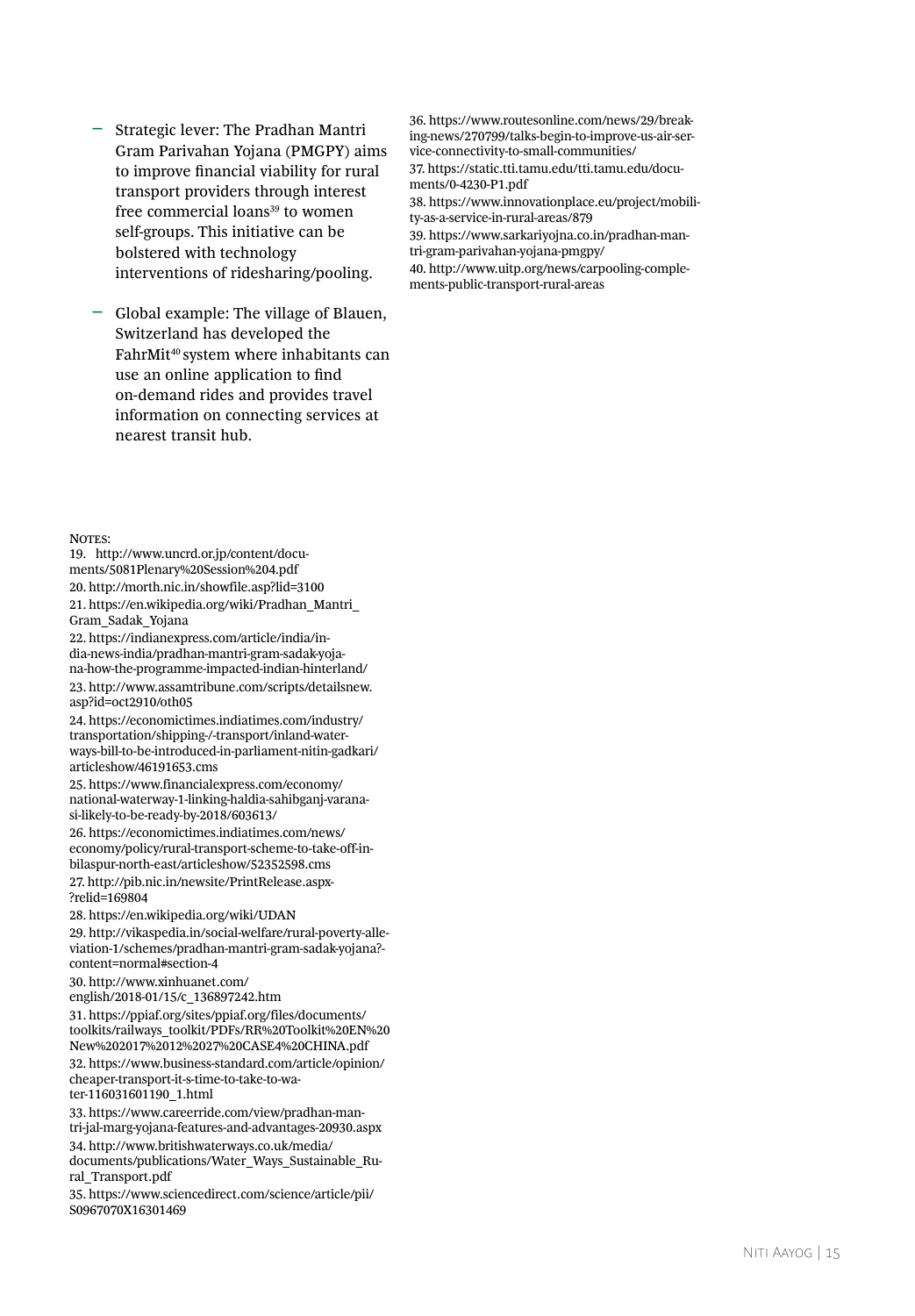# 'PEAK TIME' TRAVEL OPTIMIZATION

**EXPERIENCE OF PEAK HOUR travel on** roads in urban India is marred with problems of both congestion and pollution. Addressing these challenges is critical, and solutions under this theme will help target the twin issues of urban pollution and road congestion.

Indian cities are the most congested during peak hours amongst any other in Asia41. Traffic index is 129% for Delhi and 162% for Bengaluru compared to 67% in rest of Asia Pacific major cities. Due to this congestion, traffic during peak hours in major cities'42 arterial roads (13 in Delhi) is plying 50-60% slower than the speed these roads were built for. While private car ownership $43$  in the last 10-15 years has been growing at ~8% CAGR, road length has only grown at ~3.5% CAGR. (As shown in Figure G).

These symptoms stem from a number of sources beyond the fact that we have too many cars and not enough roads. Chief among them are a lack of data-based decision making for dynamic traffic situations, poor on-ground enforcement and lack of adequate financial resources and technical capabilities for execution. This initiative should not be looked at in isolation from other interventions such as public transportation and last-mile connectivity – this initiative is a critical part of a holistic solution.

# Appreciation of Efforts so Far

It is pertinent to note that numerous localized, experimental efforts have been tried already with varIt is pertinent to note that numerous localized, experimental efforts have been tried already with varying degrees of success. A few such initiatives are outlined below:

- Odd-Even scheme<sup>44</sup> was implemented in Delhi during 2017, where cars with license plates ending in odd and even numbers were allowed to ply on alternate days. The initiative had significant success in reducing pollution and traffic congestion<sup>45</sup> in the national capital.
- In Mumbai, Traffic signal synchronization<sup>46</sup> has been carried out at busy corridors through real-time monitoring of traffic through CCTV cameras. At places like Haji Ali, the signal cycle time has reduced by over 25 percent, helping to streamline traffic flow and reduce congestion.
- The Eastern Peripheral Expressway<sup>47</sup> was inaugurated in 2018, and is intended to act as a dedicated corridor for commercial vehicles. On its completion, it is expected to divert two lakh commercial vehicles, daily from Delhi.
- Intelligent traffic systems have been implemented in cities such as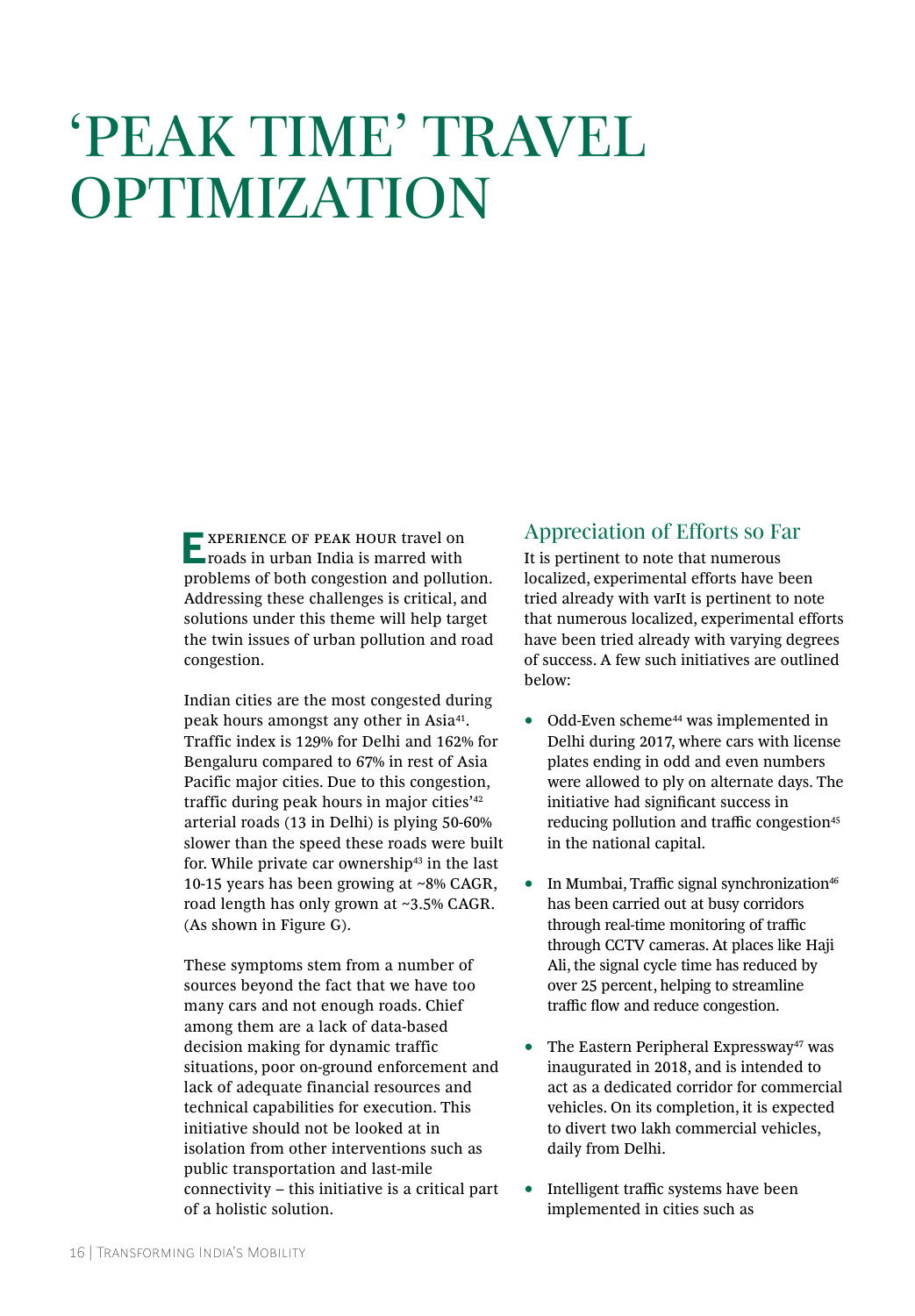

Ahmedabad. An ITMS<sup>48</sup> (Intelligent Traffic Management System) is to be rolled out in Delhi by 2019.

- Automated vehicle ID and fining<sup>49</sup> is being carried out in cities like Delhi, Bengaluru and Chandigarh.
- The Delhi government has collaborated with Maruti Driving School<sup>50</sup> to set up 12 automated driver testing centers with scientifically laid tracks, advanced high definition cameras and an integrated IT system, in a bid to improve on-road driver performance and discipline.
- A fully automated Smart Parking<sup>51</sup> pilot facility was set up in 2014 in Connaught Place (Delhi) as a measure against congestion.

# Potential Options and Associated Strategic Levers

In order to address the challenges through a concerted effort, the proposed solutions are organized across a set of three core themes as following:

- 1. Re-invent the need to travel during peak hours
- 2. Discourage private car ownership & usage
- 3. Manage traffic flow

Each theme and its supporting initiatives are outlined below, supported by the required strategic levers and relevant global benchmarks across developed and developing economies.

### **Theme 1: Re-invent the need to travel during peak hours**

- Integrate land planning with transport infrastructure to limit travel distance and time
	- ǟ Strategic lever: Guidelines for planning cities with integrated land planning should be formulated.
	- Global example: Vauban, Freiburg<sup>52</sup>, Germany was designed and planned to ensure that local facilities and local workplaces are within easy reach of walking / cycling – implementing the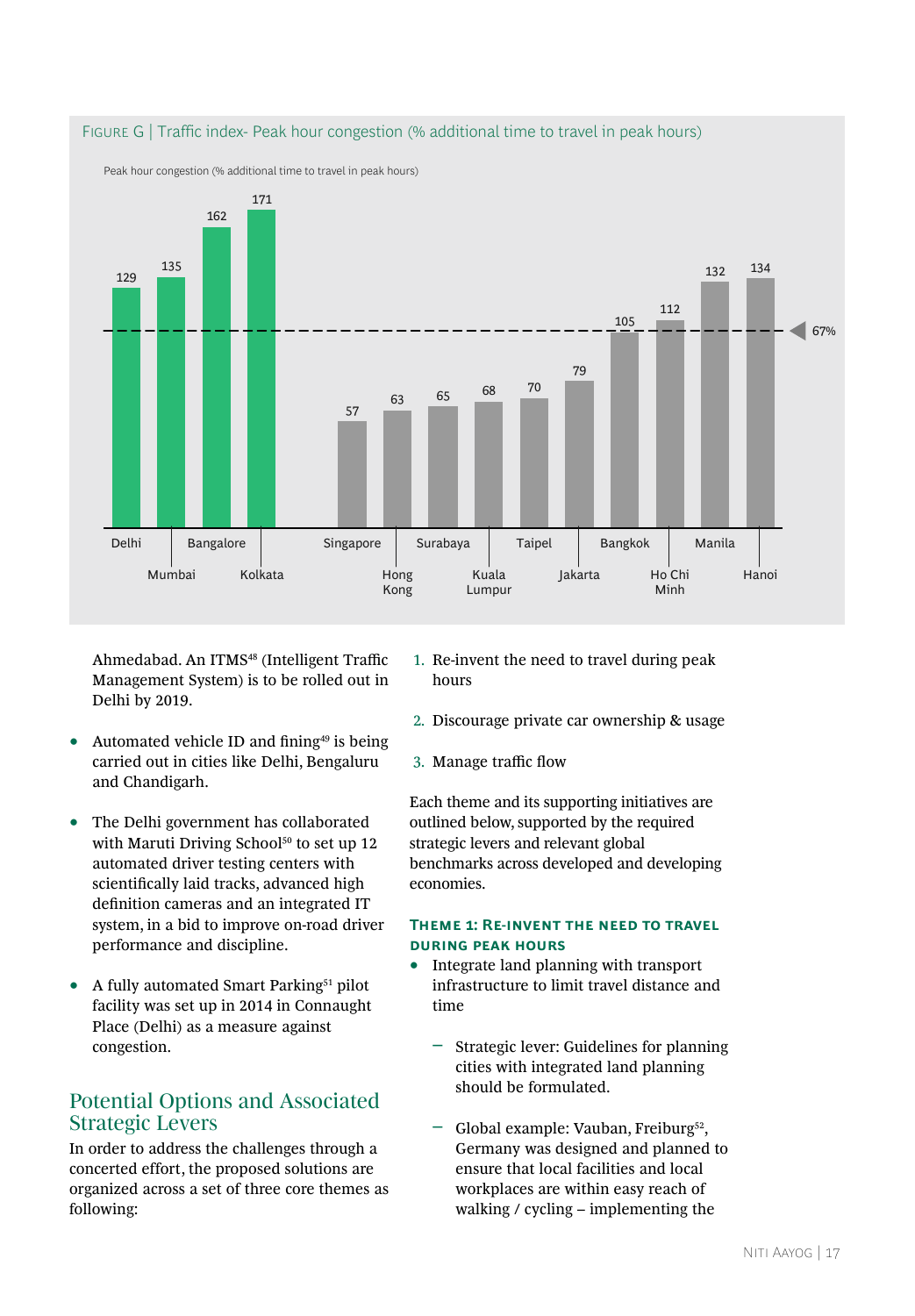idea of a "a district of short distances". As a result, car ownership levels in Vauban are dramatically lower (44% less, at 150 cars per 1000 residents compared to 270 per 1000 for an otherwise similar development on the other side of Freiburg)

#### **Theme 2: Discourage private car ownership & usage**

- Implement dynamic pricing for tolls, parking etc. to ease congestion and improve use of public transport
	- ǟ Strategic lever: A clear roadmap for dissuading private car ownership and usage should be laid out.
	- $-$  Global example: Singapore<sup>53</sup> has adopted an electronic road pricing mechanism as well, as a usage-based taxation mechanism, reducing traffic by ~25,000 vehicles during peak hours in the city and increasing average road speeds by 20%.
- Introduce measures to systemically reduce additional private vehicle ownership – such as private car ownership tax or restriction on the number of licenses given out.
	- ǟ Strategic lever: Guidelines encompassing fiscal measures and enforcement mechanisms to limit number of new vehicular licenses could be explored.
	- Global example: Beijing<sup>54</sup> has implemented a system for allocating number plates, which aims to tackle the city's congestion problems. Under the scheme, the city imposes annual quotas on the issuing of new license plates and buying a car requires proof that one is in hand. As a result, the number of new cars on road each year has decreased from 120,000 in 2015 to 90,000 in 2016.

### **Theme 3: Streamline traffic flows & improve driver discipline**

• Implement ITS (e.g. Singapore intelligent transport system<sup>55</sup>) along with the

supporting resources and infrastructure (traffic engineers, data scientists, central monitoring rooms with inductive loops, street-level detectors, supporting software, hardware) in key cities to gather real-time data and manage traffic situations in real-time (dynamic lights etc.)

- ǟ Strategic lever: Specialized central agencies to develop a holistic framework for implementation of ITS in cities
- ǟ Global example: The Los Angeles Department of Transportation<sup>56</sup> has developed a system for adjusting signals in response to real-time traffic demands. As a result – at intersections, arterial roads, and downtown grid networks – the city was able to cut travel times by 13 percent, stopping by 31 percent and delays by 21 percent.
- Strengthen the licensing process<sup>57</sup> by making it a multi-phased process with drivers graduating from a learner's license to a permanent license over a defined time period, with stringent testing at each step to improve on-road driver performance and discipline.
	- ǟ Strategic lever: A standardized multiphased licensing approach should be adopted.
	- Global example: Austria<sup>58</sup> introduced a multi-phase driver license program in 2003 for the high risk 18-20 year age group. It consists of an initial safe driving course, psychological group discussion, and two feedback drives with a driving school instructor (advanced driving) in the first year after gaining the license. This was introduced in addition to a 2-year probation period for gaining an unrestricted driver's license. Studies showed that, personal injury crashes among 18 & 19 year olds involved in the program decreased by 11.2%
- Scale up automated identification of vehicles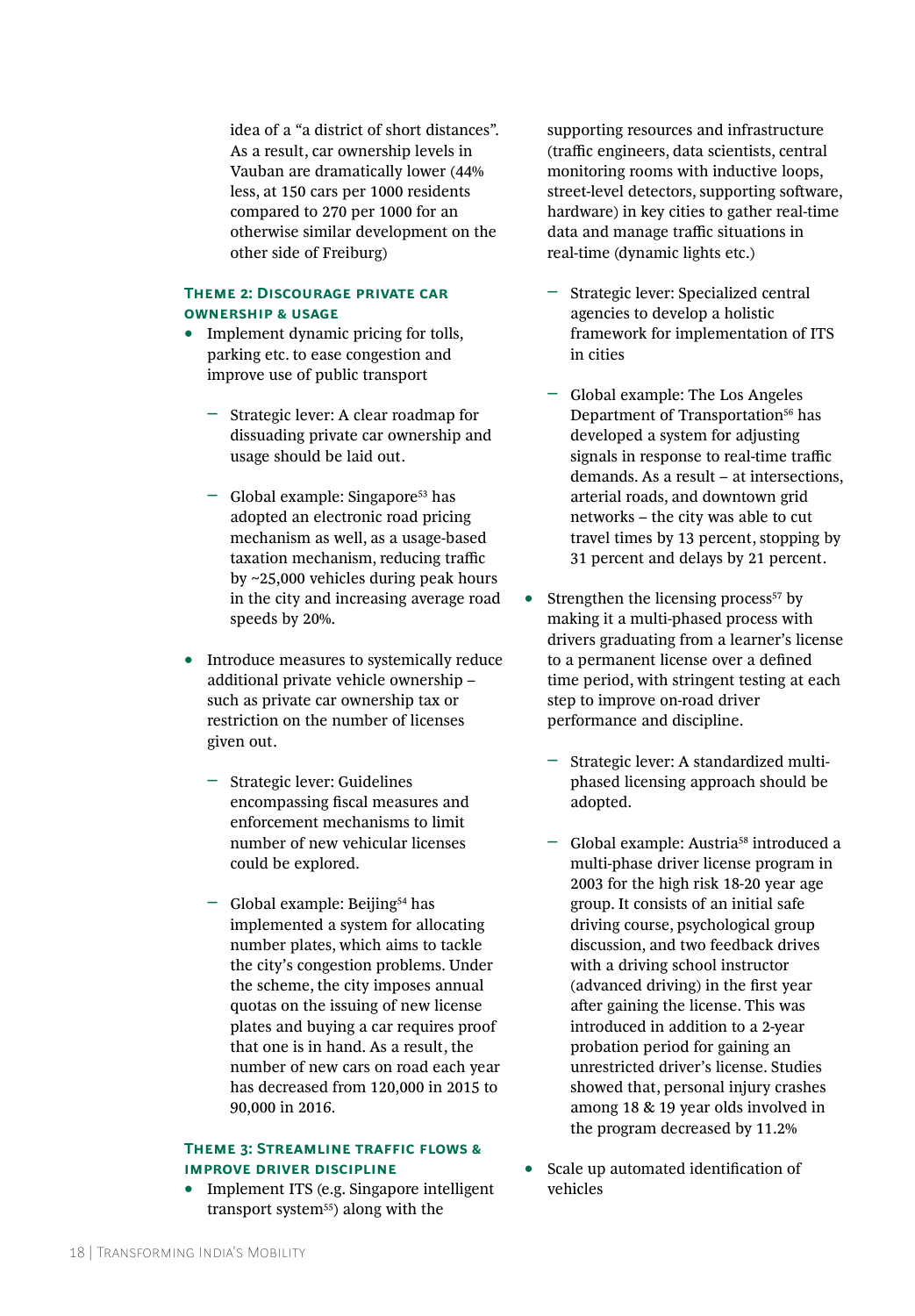- Strategic lever: Guidelines to be developed to scale up the deployment of plate-recognition software aided by effective CCTV footage. This may be used for automated generations of e-challans.
- Global example: Germany adopted an automated traffic penalty points system in 2014 to improve driver discipline, road safety and congestion. Under this system<sup>59</sup>, once a driver accumulates four to five points, he or she will receive a warning, along with information about the points system. With six to seven points, a driver must attend two 90-minute seminars within three months of notification. With eight or more points, the driver's license is revoked. Example of onepoint offenses include speeding, obstruction of emergency vehicles etc. These points are in addition to any fines, penalties or damages that may result from an infraction. The fines themselves are prohibitive as well – ranging from 10 to 600 Euros for speeding offenses.

NOTES:

41.https://www.uber.com/en-IN/newsroom/uber-bcgstudy-need-ridesharing-india-now-ever/

42. https://www.hindustantimes.com/delhi-news/ every-hour-is-peak-hour-in-delhi-traffic-crawling-50-60 slower-says-cse-study/story-imggLneVZQuFhnmQFl5OjJ. html

43. https://auto.ndtv.com/news/indias-passenger-carownership-to-grow-775-per-cent-by-2040-study-1425954 44. https://www.ndtv.com/india-news/odd-even-heres-

what-happened-when-delhi-adopted-odd-even-schemein-the-past-1773371 45. https://www.hindustantimes.com/delhi-news/ odd-even-scheme-reduced-traffic-congestion-in-janu-

ary-delhi-cm-kejriwal/story-nwHym5NkKfFkOncqQhRhFO.html

46. http://www.worldbank.org/en/news/feature/2011/06/14/mumbai-modern-traffic-management-system

47. https://economictimes.indiatimes.com/industry/ transportation/roadways/how-a-new-expressway-willhelp-delhi-save-thousands-of-crores-of-rupees/articleshow/63951733.cms

48. https://timesofindia.indiatimes.com/city/delhi/10 years-on-plan-to-use-ai-to-manage-city-traffic-takes-off/ articleshow/63495347.cms

49. https://analyticsindiamag.com/intelligent-systemsare-boosting-indias-transport-but-is-that-enough/

50. https://economictimes.indiatimes.com/industry/ auto/news/industry/maruti-partners-with-delhi-government-for-automated-driving-test-centres/articleshow/62265778.cms

51. https://www.indiatoday.in/india/story/delhi-connaught-place-automated-parking-municipal-207911-2014-09-09

52. http://www.urbantransportgroup.org/system/ files/20112706ptegThrivingCitiesReportforWebFINAL. pdf

53. https://www.lta.gov.sg/content/ltaweb/en/ roads-and-motoring/managing-traffic-and-congestion/ electronic-road-pricing-erp.html

54. https://www.nytimes.com/2016/07/29/world/asia/ china-beijing-traffic-pollution.html

55. https://www.lta.gov.sg/content/ltaweb/en/ roads-and-motoring/managing-traffic-and-congestion/ intelligent-transport-systems.html

56. http://cdn.plataformaurbana.cl/wp-content/ uploads/2016/10/make\_your\_city\_traffic\_flow.pdf 57. "30% licenses bogus" – admits Transport Minister Nitin Gadkari (NDTV)

58. https://www.sciencedirect.com/science/article/pii/ S0386111211000033

59. https://www.howtogermany.com/pages/traffic-violations.html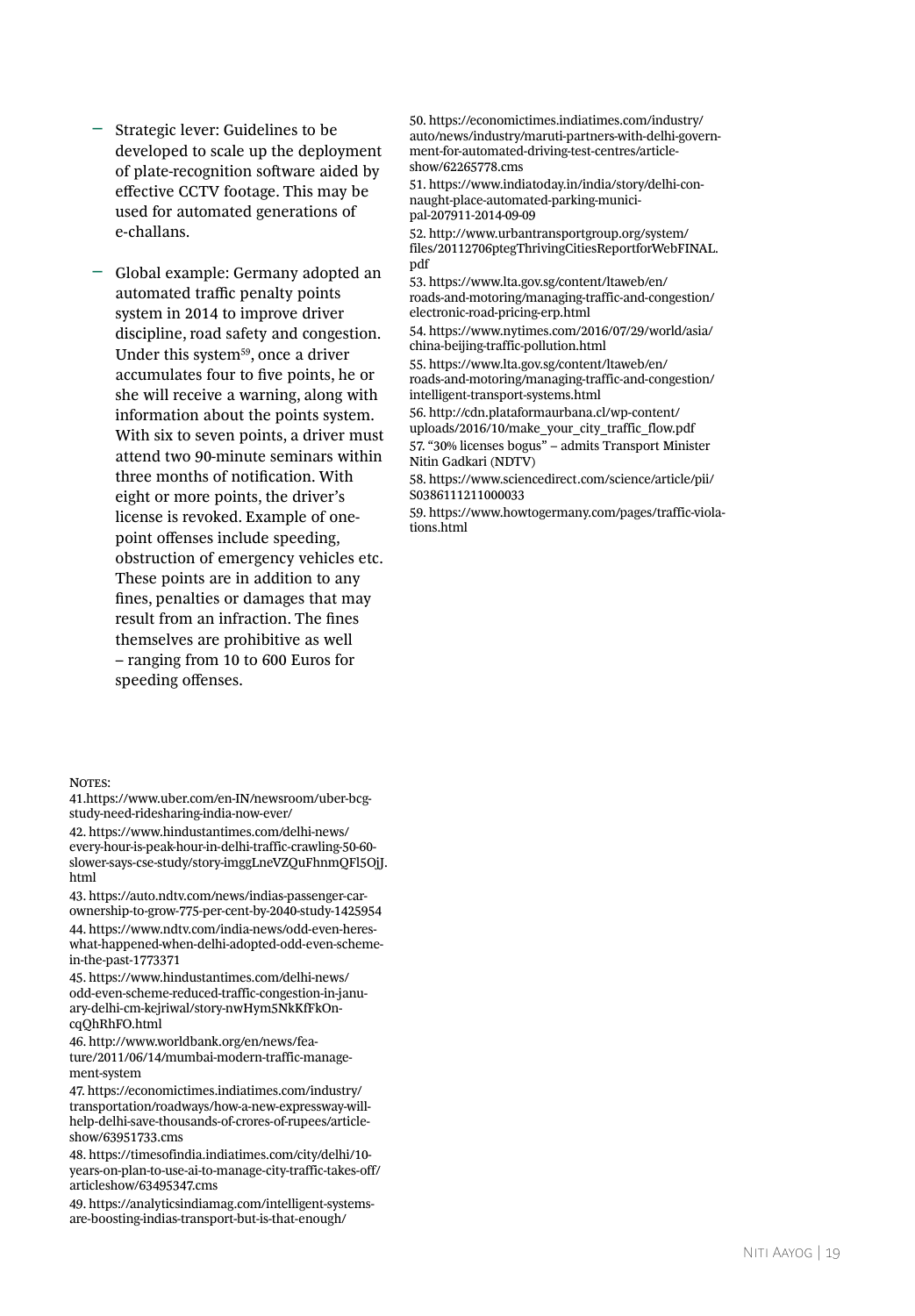# LOGISTICS AND GOODS TRANSPORT

**THE LOGISTICS AND GOODS sector needs to influence mobility in two ways. Firstly,** there is a need to provide effective peripheral road networks to commercial vehicles that travel through a city only to head to another destination. Secondly, there is a need to redesign the warehouse network in urban areas so that congestion due to commercial vehicles entering the city due to the current location of warehouses and modal transit points can be avoided. One example is Azadpur & Sahibabad in Delhi, which have been amalgamated with the city's stretching limits – resulting in greater congestion as trucks cross busy city roads. An additional issue is large commercial vehicles driving through urban roads and expressways during "no-entry" timings. Solutions under this theme therefore aim to address the current and emerging challenges in logistics and goods transportation.

Globally, freight accounts for 10-15% of vehicle equivalent kilometers traveled in urban areas. Taking the example of Paris, freight deliveries in $60$  Paris contributed to 20% of road traffic, 25% of CO2 emissions, 35% NOx emissions. Furthermore, urban freight costs for intra-city travel are more than twice as expensive as long distance freight $61$  as shown in Figure H below. Freight transport needs to be meticulously planned within urban transport.

The key reason behind increased congestion & high costs of logistics is that little consideration has been paid to urban freight transport, primarily because of lack of a single institution or department to streamline policies for urban freight<sup>62</sup>. Furthermore, development control norms on freight activity such as warehouses, logistic parks, inland container depots, SEZs, logistics hubs etc. need to be strengthened in order to optimize city spaces. Data regarding urban freight also needs to be systematically collected and consolidated. In order to draw solutions for urban freight issues, it is crucial to take these factors into due consideration.

### Appreciation of Efforts so Far

It is worthwhile to note the below efforts to streamline urban goods movement across various Indian cities by both public bodies and private players.

- Delhi: The government recently launched Eastern Peripheral Expressway (EPE)<sup>63</sup>, which connects two Haryana cities via Ghaziabad and Noida in UP – cutting down the journey time of passenger and commercial vehicles on that route from 4 hours to 72 minutes.
- Mumbai: Measures taken to alleviate traffic congestion within city limits due to urban freight: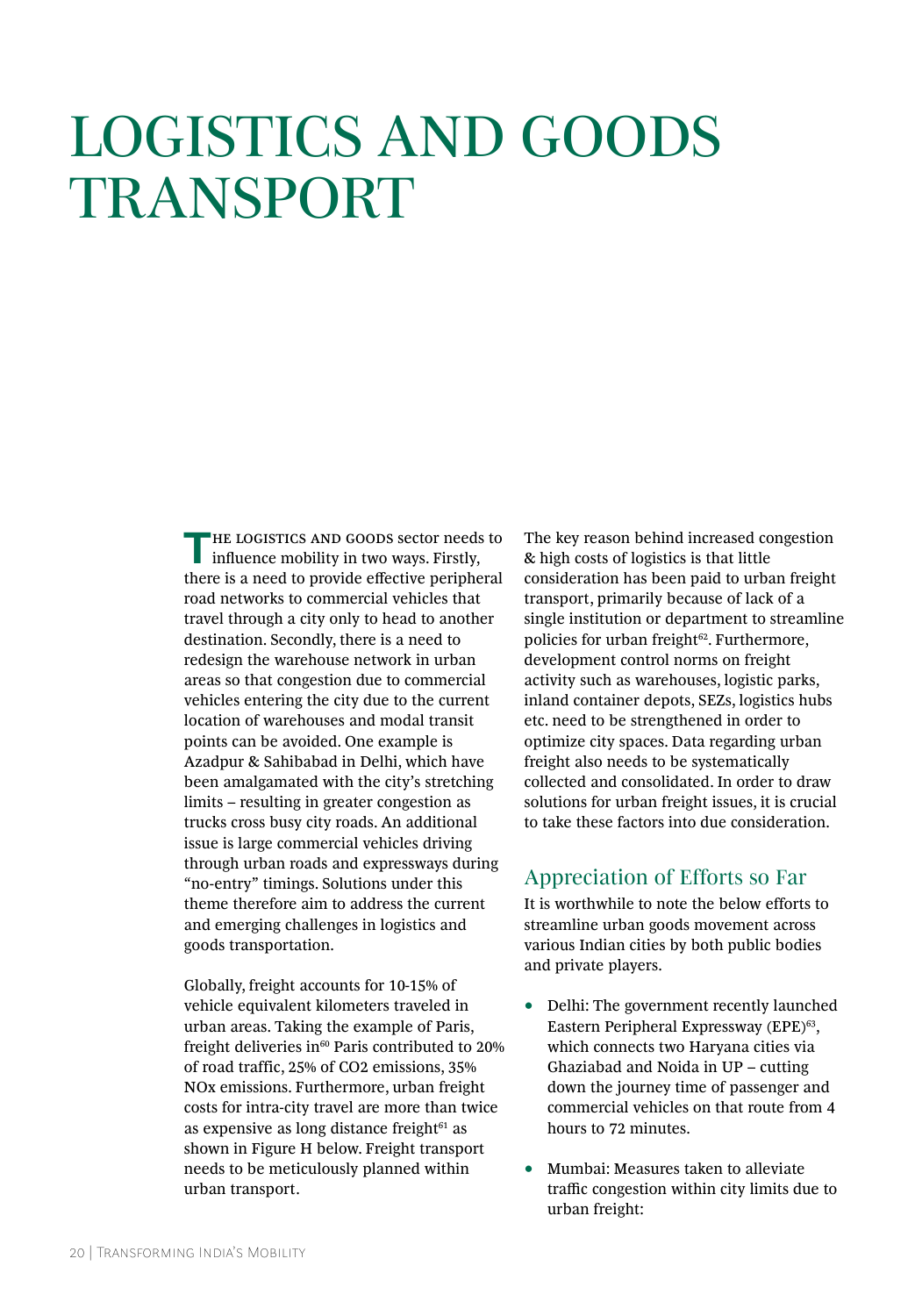

- Commissioned the Comprehensive Transportation Study<sup>64</sup> (CTS) to determine the expansion and planning of new truck depots. 5 major and 11 mini depots planned taking into consideration closeness to the planned Dedicated Rail Freight Corridor. A new truck terminal is being built in Wadala close to city outskirts to shift freight away from and decongest the Masjid-Bunder area.
- ǟ Time and route restrictions on an hourly and weekly have been deployed by the Mumbai Traffic Police to control the movement of freight vehicles.
- Jaipur: Urban Delivery Van Network<sup>65</sup> is a collaborative platform, which connects urban freight needs of retailers with local service providers.

# Potential Options and Associated Strategic Levers

In order to address the challenges through a concerted effort, the proposed solutions are organized across a set of three core themes as following:

- 1. Optimize vehicle flow through populous urban areas
- 2. Design optimal warehousing & inter-modal network
- 3. Maximize load utilization

Each theme and its supporting initiatives are outlined below, supported by the required strategic levers and relevant global benchmarks across developed and developing economies.

### **Theme 1: Optimize vehicle flow through populous urban areas**

- Timing and zoning: Identify and enforce norms around freight movement, e.g. dedicated freight routes
	- ǟ Strategic lever: Model framework for optimizing freight movement across the country should be developed and cities must adopt this framework with suitable regional considerations.
	- ǟ Global example: France's CERTU (Center for networks, transport, and urban planning) issued a guideline to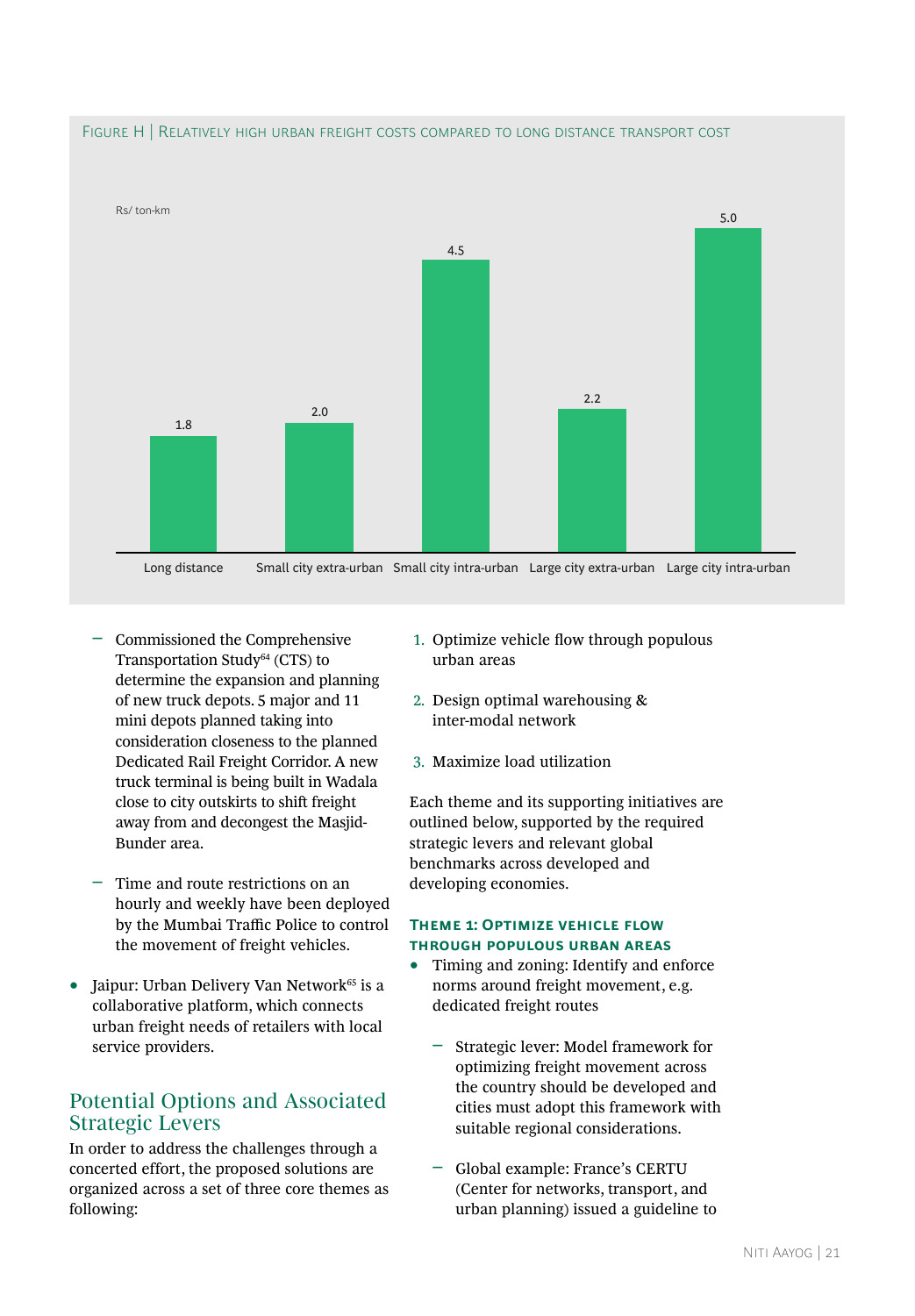assist local bodies to develop dedicated loading & unloading zones in 2009. The method proposed a rough quantification of the needs for such spaces and a set of recommendations, including time zones, for improving their utilization.

- Effective feeder network using effective and green last mile connectivity: Traditional shippers are increasingly towards green freight for last mile delivery. These vehicles have lower emissions, and can enter into narrow city lanes.
	- ǟ Strategic lever: Central guidelines should be formulated for recommending shippers to deploy a certain percentage of fleet as green vehicles for last-mile delivery.
	- ǟ Global example: Multiple cities (Portland) and organizations (DHL, B-line) have piloted powered and non-powered tricycles for last mile delivery.

### **Theme 2: Optimize warehouse locations and inter-modal network**

- Warehouse location strategy: Develop large shared warehouses to serve as consolidation centers
	- ǟ Strategic lever: Specific guidelines to enable cities and states to design their customized warehousing strategy should be developed.
	- Global example: Bristol<sup>66</sup> built an Urban Consolidated Centre (UCC) on the north western edge of Bristol to consolidate freight movement into the city
- Well-planned, adequate multi-modal logistics and interchange facilities: To further minimize the interaction between commercial and passenger traffic, additional modes such as rail and waterways should be actively utilized. These warehouses should accordingly provide infrastructure for smooth transshipment of freight.
- ǟ Strategic lever: State and city governments to develop multi-modal parks.
- Global example: Interporto Bologna<sup>67</sup>, Italy, is a large "freight village" spread over 1000 acres outside city limits, which handles  $\sim$  5 MT / year through rail and road modes.

### **Theme 3: Maximize load utilization for all categories of goods**

- Build digital, shared platforms for improving utilization
	- ǟ Strategic lever: Enable the creation of a centrally driven shared platform supported by the Government – which aggregates demand across platforms and helps provide fleet transporters as well as farm produce transporters in rural settings to improve their utilization.
	- $-$  Global example: Fleetboard nxtload<sup>68</sup>, is a platform aggregator, that aggregates multiple logistics platforms.
	- ǟ Strategic lever: Create a regulatory framework for allowing freight exchange and aggregator platforms to thrive in rural and urban settings. Set guidelines, which include financial support, subsidies, and public awareness campaigns among other enablers to improve adoption of aggregation platforms.
	- ǟ Global example: Convoy, a leading freight platform company in USA serving as 'Uber for trucks', raised \$80 Mn and is growing fast; Cinatis is a pure technology company based in France, creating tools such as Cinatis pooling69 for consolidation of full truck load cargo.

However, it is worth pointing out that optimization of logistics and goods transport is a broader topic – of which this chapter has primarily dealt with the aspects where passenger mobility and logistics converge.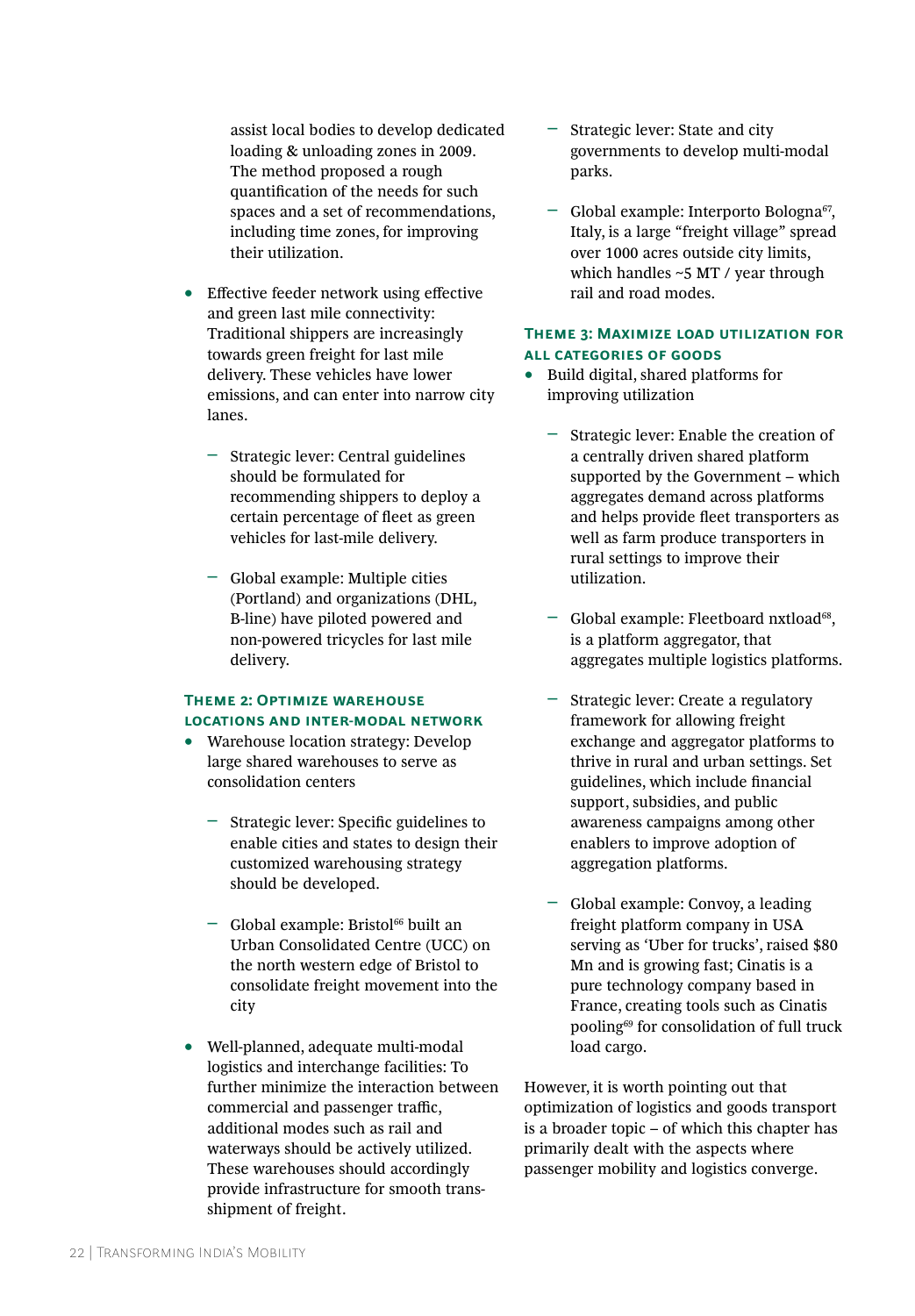NOTES:

60. http://www.citylab-project.eu/posters/paris.pdf 61. https://www.sutp.org/files/contents/documents/ resources/C\_Case-Studies/GIZ\_SUTP\_CS\_Urban-Freight-and-logistics\_India.pdf 62. http://www.sutpindia.com/skin/pdf/Toolkits/Urban Freight Transport Planning & management\_Final.pdf 63. https://www.hindustantimes.com/india-news/ pm-modi-inaugurates-eastern-peripheral-delhi-meerut-expressways/story-qI8Zyz5EPJc0nJdOmZ-9z4L.html

64. https://www.sutp.org/files/contents/documents/ resources/C\_Case-Studies/GIZ\_SUTP\_CS\_Urban-Freight-and-logistics\_India.pdf

65. https://www.sutp.org/files/contents/documents/ resources/C\_Case-Studies/GIZ\_SUTP\_CS\_Urban-Freight-and-logistics\_India.pdf 66. http://archive.northsearegion.eu/files/reposito-

ry/20130719151509\_SEStran\_FreightConsolidation CentreStudy-FinalReport.pdf

67. https://macsphere.mcmaster.ca/bit-

stream/11375/18911/1/MITL\_Freight\_Villages\_January. pdf

68. https://www.trans.eu/si/news/trans-eu-platform-andfleetboard-nxtload-drive-logistics-forward 69. https://www.bloomberg.com/research/stocks/ private/snapshot.asp?privcapId=215555553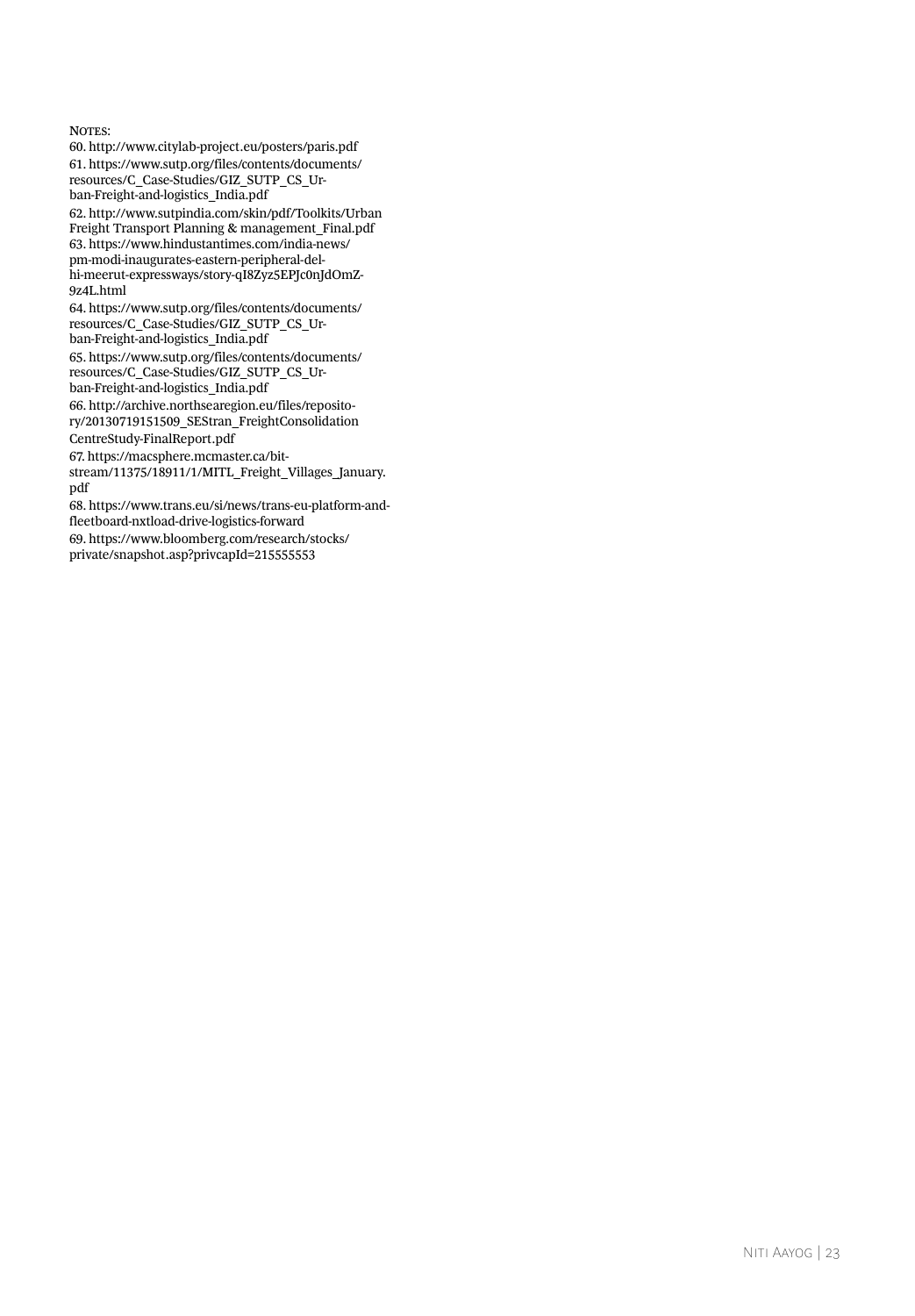# SEAMLESS, CONVENIENT PUBLIC TRANSPORT

**T**o ensure that Public Transport (PT) becomes the preferred mode, it is imperative to recognize the challenges of the Indian public transport system. India has 1.2 buses70 per 1000 people, below developing nation benchmarks<sup>71</sup>, with a vast disparity between states - 3.9 in Karnataka vs 0.02 in Bihar. Only 63 of 458 Indian cities<sup>72</sup> of more than 100,000 citizens have a formal city bus system. Within this, only 15 cities have a bus or rail based mass rapid transit system.

A strong, well-connected, capable public transport network is considered an essential service, and in India the usage needs to be significantly improved. This theme focuses on making public transport the preferred choice for urban commuting and simultaneously addressing the twin problems of pollution & congestion. (As shown in Figure I).

# Appreciation of Efforts So Far

Public transport is a core focus areas for city, state and national bodies engaged in various mobility activities. These bodies have taken numerous steps which are mentioned below.

• Transport plans: Certain cities have drafted long term transport plans to drive improvement in public transport facilities, such as MUTP for Mumbai Transport and Traffic plan for Bengaluru.

- Innovative financing: Delhi Metro successfully introduced the concept of branded stations73.
- Quality improvement: Mumbai local rail system has introduced air-conditioned wagons and has seen good response<sup>74</sup> but it has only 18 daily services. BMTC's Vajra chain of AC buses (Bengaluru) have significant uptake75, and BMTC is piloting WiFi in buses<sup>76</sup>.
- Trip planner and digital visibility: BMTC (Bengaluru) has launched an app for bus services<sup>77</sup>
- Integrated payments: Mumbai<sup>78</sup> is planning a smart card, which will work across 4 transport modes
- Feeder infrastructure: Bengaluru introduced Metro feeder buses<sup>79</sup>
- Bus Rapid Transit: BRT<sup>80</sup> corridor in Bhopal has been successful.
- On-demand public transport: App-based bus or van services such as Shuttl have begun operations in Mumbai & Delhi NCR in the past 2 years.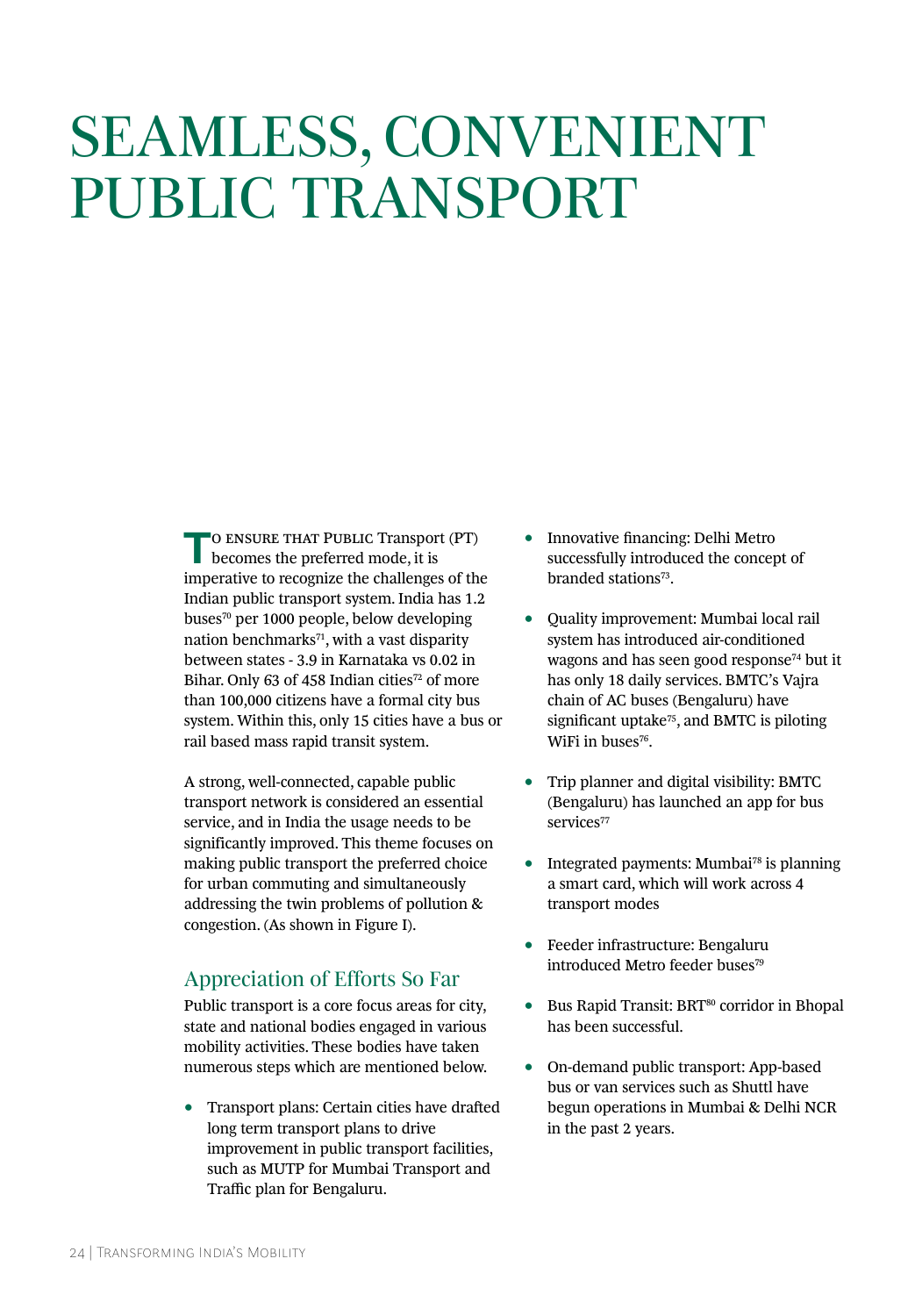### FIGURE I | Number of buses per 1,000 population across countries & Indian states

### INDIA LAGS IN PER CAPITA BUS FLEET



### Potential Options and Associated Strategic Levers

In order to address the challenges through a concerted effort, the proposed solutions are organized across a set of three core themes as following:

- 1. Design city-specific PT roadmaps including choice of primary mode
- 2. Create a smart multi-modal network with last mile connectivity
- 3. Make PT attractive for urban India

Each theme and its supporting initiatives are outlined below, supported by the draft strategic levers and relevant global benchmarks across developed and developing economies.

#### **THEME 1: DESIGN CITY-SPECIFIC PT roadmaps with clear hierarchy among different modes**

• Collect relevant and accurate data related to mobility for designing comprehensive, long-term strategies

#### SIGNIFICANT DISPARITY IN PER CAPITA BUS FLEET BETWEEN STATES (SELECTED INDICATIVE SET OF STATES IN CHART BELOW)



- ǟ Strategic lever: Data on commuters should be collected using technology based techniques (GPS and smartphones) & household based techniques.
- ǟ Global example: Singapore's Future mobility survey (FMS) is $^{81}$  a smartphone and GPS-based survey created by MIT and used by Singapore transport authority to collect data on traffic flow and mobility trends.
- Design and plan for a PT system with a well-defined hierarchy of modes, along with the feeder network supporting the main network.
	- ǟ Strategic lever: Long-term transportation plan should define the primary mode of transport and the supporting modes of transport by city type (Metro vs. Tier 1 vs. Tier 2…).
	- Global example: In Curitiba<sup>82</sup>, Brazil, the master plan directed growth along the BRT system, which defined five structural axes. In Helsinki's plan<sup>83</sup>, Rail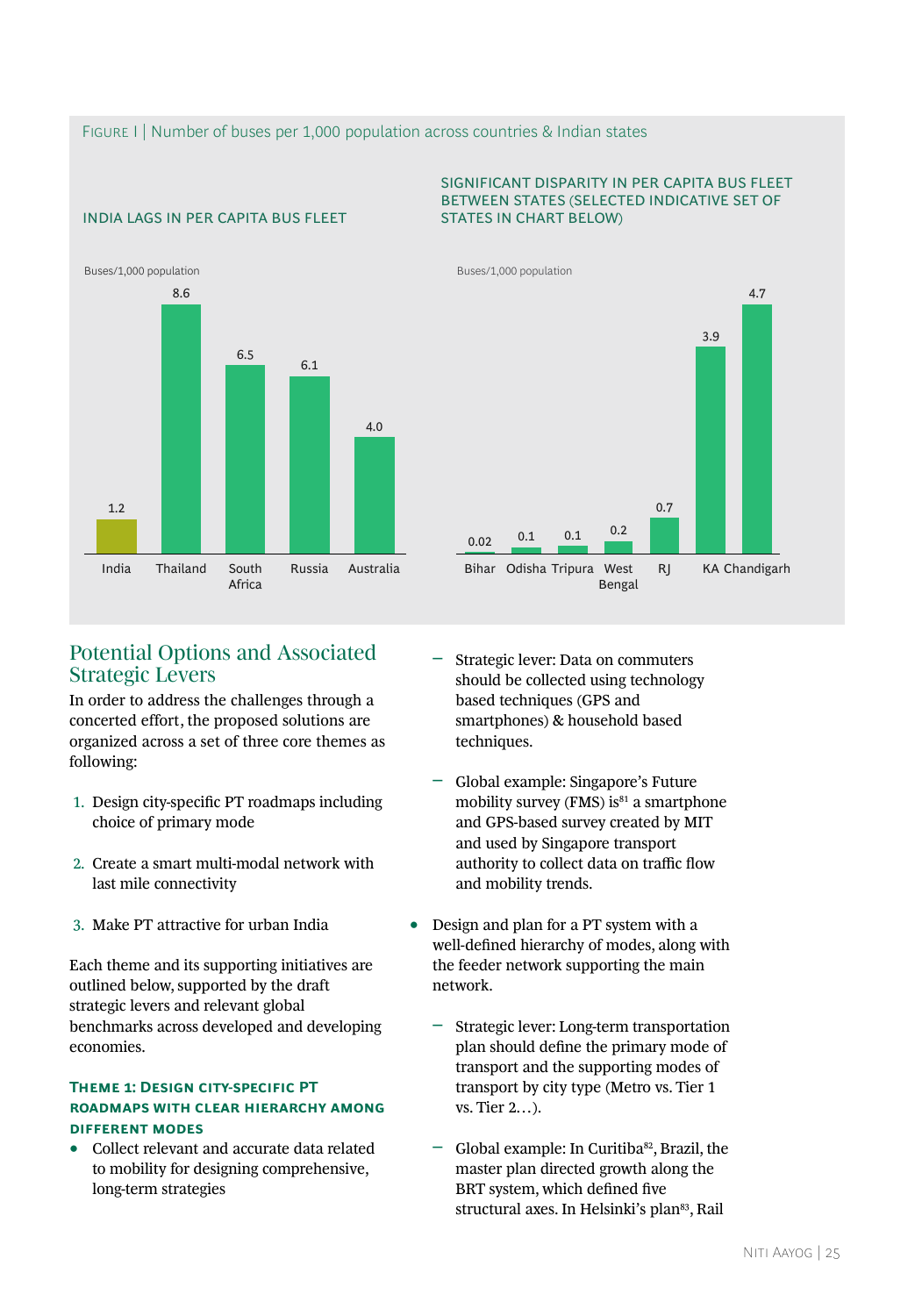is defined as the primary axis, with bus system providing a supplementary and feeder role.

### **Theme 2: Create an integrated multimodal PT network supported by last mile connectivity**

- Ensure seamless connectivity between the different modes of transport
	- ǟ Strategic lever: The long term transportation plan should focus on intermodal infrastructure and defining a Governance framework for its execution.
	- ǟ Global example: Hong Kong has six modes of travel<sup>84</sup> within the city limits with seamless connections between modes. Hong Kong's Octopus card<sup>30</sup> can be used across six modes and for retail transactions. 95% of people in Hong Kong aged 16 to 65 use Octopus to travel, shop and dine. Octopus card has covered multiple modes since 1999<sup>85</sup>. Helsinki has rolled out the 'Whim app'86, which also includes private taxis, and looks to offer 'mobility as a service'. Sydney's Opal app provides a transfer discount for changing modes when traveling on public transport<sup>87</sup>.
- Encourage development of digital platforms which provide access to multi-modal public transport.
	- ǟ Strategic lever: The contours of a basic multi-modal transport platform should be created and made available to local transport authorities, to utilize as starting point in their efforts.
	- ǟ Global example: Sydney's Opal app provides journey planning across multiple modes<sup>88</sup>.

### **Theme 3: Make PT attractive for urban India**

- Use principles of transit oriented development (TOD) to ensure commercial activity around transit hubs
	- ǟ Strategic lever: Guidelines for integrated public transport and commercial development should be created.

ǟ Global example: The Oculus station in New York City inaugurated in 2018, aims to be a hub<sup>89</sup> for lower Manhattan with restaurants, consumer goods, boutiques, household services and professional services. Other examples of such development include Raffles Place in Singapore, Covent Garden in London and Shinjuku in Tokyo.

#### NOTES:

70. http://indiaenvironmentportal.org.in/files/file/ Report SRTUs.pdf

71. http://www.downtoearth.org.in/dteinfographics/58984-waiting\_for\_the\_bus.html 72. http://shaktifoundation.in/improving-city-bussystems-india/

73. https://indianexpress.com/article/cities/delhi/43-andcounting-station-branding-is-doing-wonders-for-delhimetro-revenue-5160850/

74. http://www.thehindu.com/news/cities/mumbai/ ac-local-a-hit-in-summer-earns-6-lakh-a-day-in-may/ article24204504.ece

75. https://economictimes.indiatimes.com/industry/ transportation/roadways/low-ac-fare-more-trips-givebmtc-a-big-boost/articleshow/62551026.cms

76. https://www.thebetterindia.com/103637/bmtc-acbuses-wi-fi-benagaluru/

77. https://economictimes.indiatimes.com/tech/ software/how-bmtcs-mobile-app-is-as-unreliable-as-itsbuses/articleshow/64581862.cms

78. https://www.hindustantimes.com/mumbai-news/ metro-mono-best-bus-train-you-may-need-just-onesmart-card-to-travel-on-all-in-mumbai/story-W3JZf7iqXNYoOvoXSbCbLJ.html

79. http://www.newindianexpress.com/cities/ bengaluru/2018/apr/23/poor-revenue-pushes-metrofeeder-buses-off-bengaluru-roads-1805114.html 80. https://www.smartcitiesdive.com/ex/

sustainablecitiescollective/my-bus-brts-launched-bhopalbridges-old-city-and-new-city-india/180741/

81. http://web.mit.edu/czegras/www/TRB\_FMS\_ Overview\_Final.pdf

82. https://tod.niua.org/todfisc/book. php?book=1&section=4

83. http://www3.amb.cat/repositori/PMMU/20150128/1- HELSINKI - Tuire Valkonen Transport System Plan 27.1.2015.pdf

84. http://www.eltis.org/discover/case-studies/octopussystem-contactless-smart-cards-hong-kong 85. ftp://ftp.gunadarma.ac.id/.upload/Communication-ACM/September-2003/p129-chau.pdf 86. https://whimapp.com/ 87. https://www.opal.com.au/en/news/opalnews/ news\_31august2016.html

88. https://transportnsw.info/apps/opal-travel 89. https://blueprint.cbre.com/the-new-shopping-mallretail-built-around-transit-oriented-development/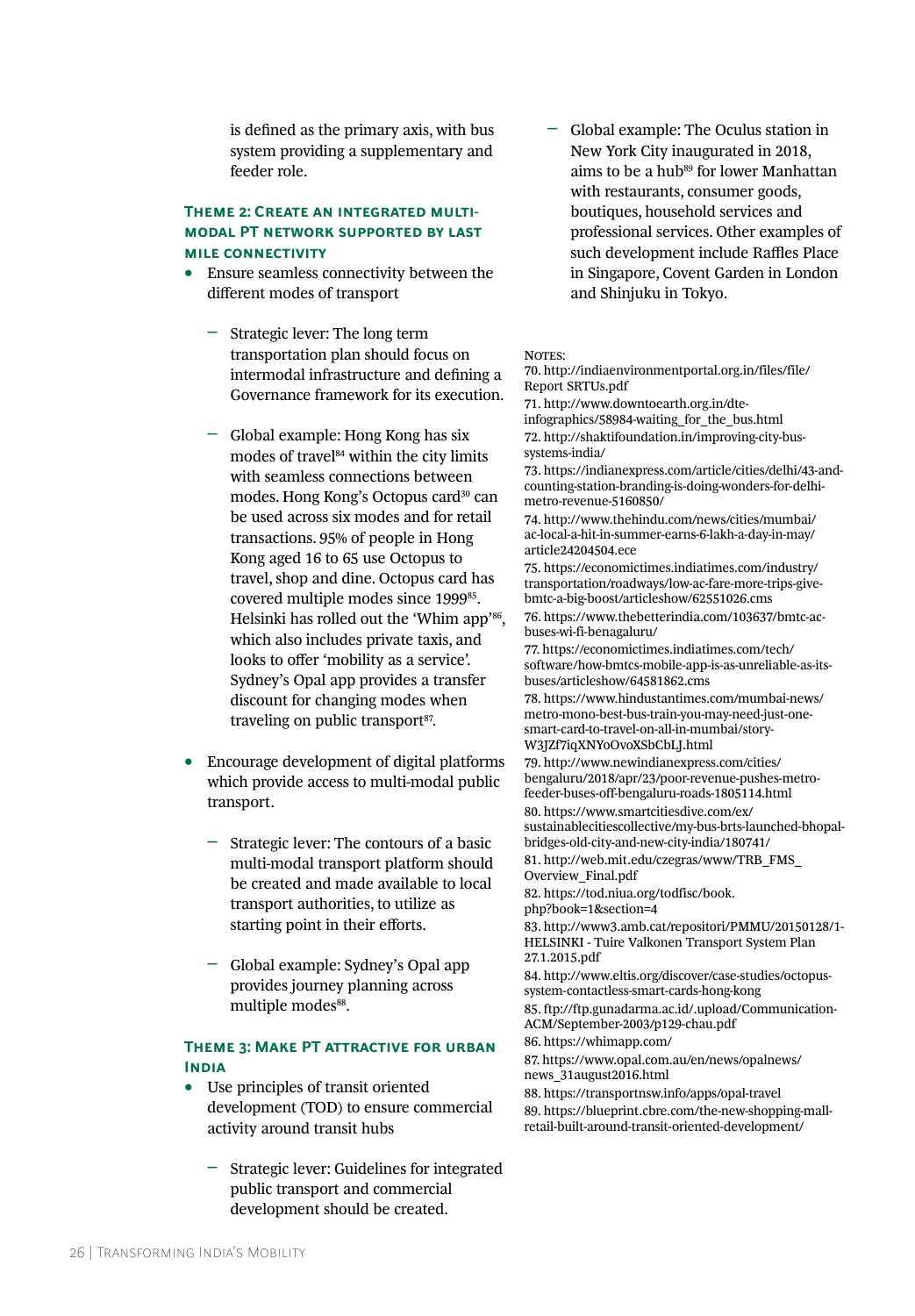# SHARED MOBILITY

**THE RISE OF INTERNET and digital tools** has enabled the sharing economy to spread across multiple industries including mobility. Privately owned vehicle have an inherently low asset utilization, which can be improved through ride sourcing, ride sharing and carpooling. Shared mobility reduces the number of private vehicles on the road, thus tackling both congestion and pollution. This theme focuses on an approach to enable India to effectively harness the advantages of shared mobility at scale.

Asset utilization today on private cars today is just ~5%90. Further, there is lower utilization of seats in 2-5 seater category of cars. Various privately run, digitally powered, private aggregator platforms have emerged with healthy levels of adoption in India, which address this issue through different offerings (E.g. ride sourcing, ride splitting, ride sharing). However, two service offerings have seen increased traction:

- Ride sourcing e.g. Ola, Uber
- Ride sharing e.g. Ola Share, Uber pool

Ride sourcing and ride sharing achieve a high level of efficiency due to multiple advantages inherent in their business model: flexible supply base, smart communication system through smart phones, dynamic pricing, network effect, dynamic routing, demand

pooling (for ride share), and digital feedback and management systems. Addressing safety concerns in ridesource/share is an important factor, which can further improve the adoption.

### Potential Options and Associated Strategic Levers

In order to address the challenges through a concerted effort, the proposed solutions are organized across a set of two core themes as following:

- 1. Encourage ride-sharing and ride-sourcing through digital means
- 2. Enable private vehicle sharing

Each theme and its supporting initiatives are outlined below, supported by the required strategic levers and relevant global benchmarks across developed and developing economies.

### **Theme 1: Encourage ride-sharing and ride-sourcing through digital means**

- Address safety concern with regards to shared mobility by designing clear guidelines for various stakeholders
	- ǟ Strategic lever: There is a need to define a holistic safety framework encompassing needs of all stakeholders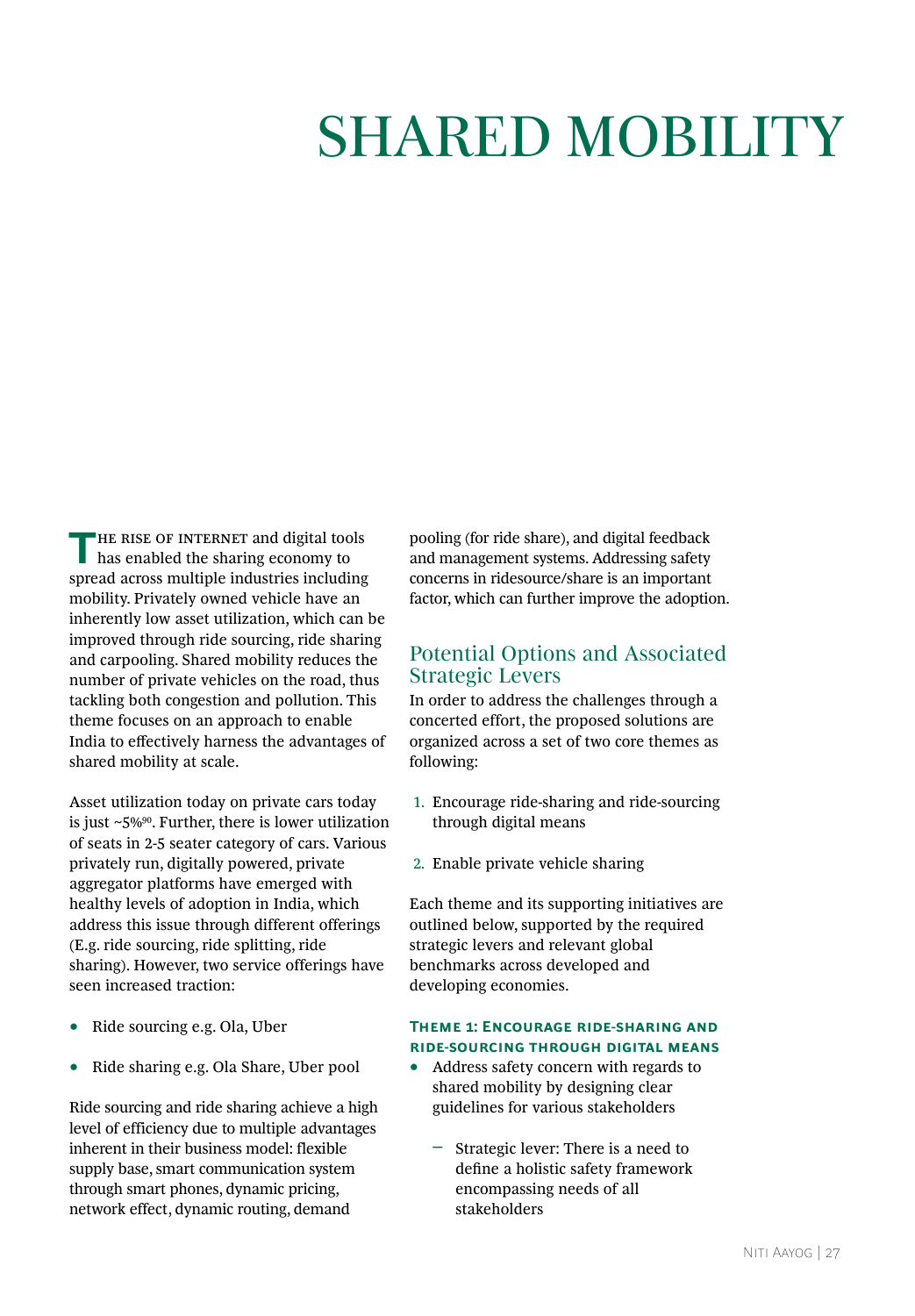- ǟ Global example: All incidents that come to the light of Aggregator Company are to be reported to police, as has been instituted for Uber in London91.
- Provide a clear transition roadmap for existing closed-license taxi owners to compete effectively
	- ǟ Strategic lever: An enabling ecosystem for existing closed-license taxi owners must be defined. Existing initiatives from Digital India could be leveraged towards this.
	- ǟ Global example: A hardship fund to be funneled towards closed-license taxi drivers was proposed by Uber in New York City<sup>92</sup>. In Los Angeles<sup>93</sup>, the process was democratized as all taxi drivers were asked to use an app allowing customers to hail a cab from their phones.

### **Theme 2: Enable private vehicle sharing**

- Introduce high occupancy lanes to encourage car pooling
	- ǟ Strategic lever: A detailed policy framework needs to be laid out by central Government to help local authorities decide routes and pilot the initiative. Certain trunk routes for work should be identified for rolling out HOV and encouraging carpooling.

ǟ Global example: US, UK (Leeds), Netherlands (Amsterdam), Spain (Madrid), New Zealand, Australia, Indonesia ( Jakarta) have well defined lanes for the use of HOV, with minimum occupancy of 2 or 3, designed to discourage single or low occupancy car use<sup>94</sup>. Jakarta<sup>95</sup> had implemented the concept of HOV in 1992 for specific roads, specific hours. However, after rolling back the policy in 2016 (due to jockeys who rode along for a small fee) – Jakarta's peak hour traffic speed declined from 17 mph to 12 mph in mornings and from 13 to 7 mph in evenings. Travel delays worsened by 46% in morning rush hour and 87% in evening rush hour.

#### NOTES<sup>.</sup>

90. BCG-Uber focus report on shared mobility in India, 2017

91. https://www.businessinsider.in/Uber-will-now-report-crimes-directly-to-the-police-in-a-radical-effort-toshow-it-takes-safety-seriously/articleshow/62948134.cms 92. https://www.nytimes.com/2018/06/26/technology/ uber-london.html

93. http://www.latimes.com/local/lanow/la-me-ln-los-angeles-taxi-app-20150116-story.html

94. https://web.archive.org/web/20100613133750/ http://www.mccormickrankin.com/pdf/

UrbanTrans2006.pdf

95. https://www.smartcitiesworld.net/special-reports/ special-reports/cities-in-a-jam-reducing-urban-traffic-congestion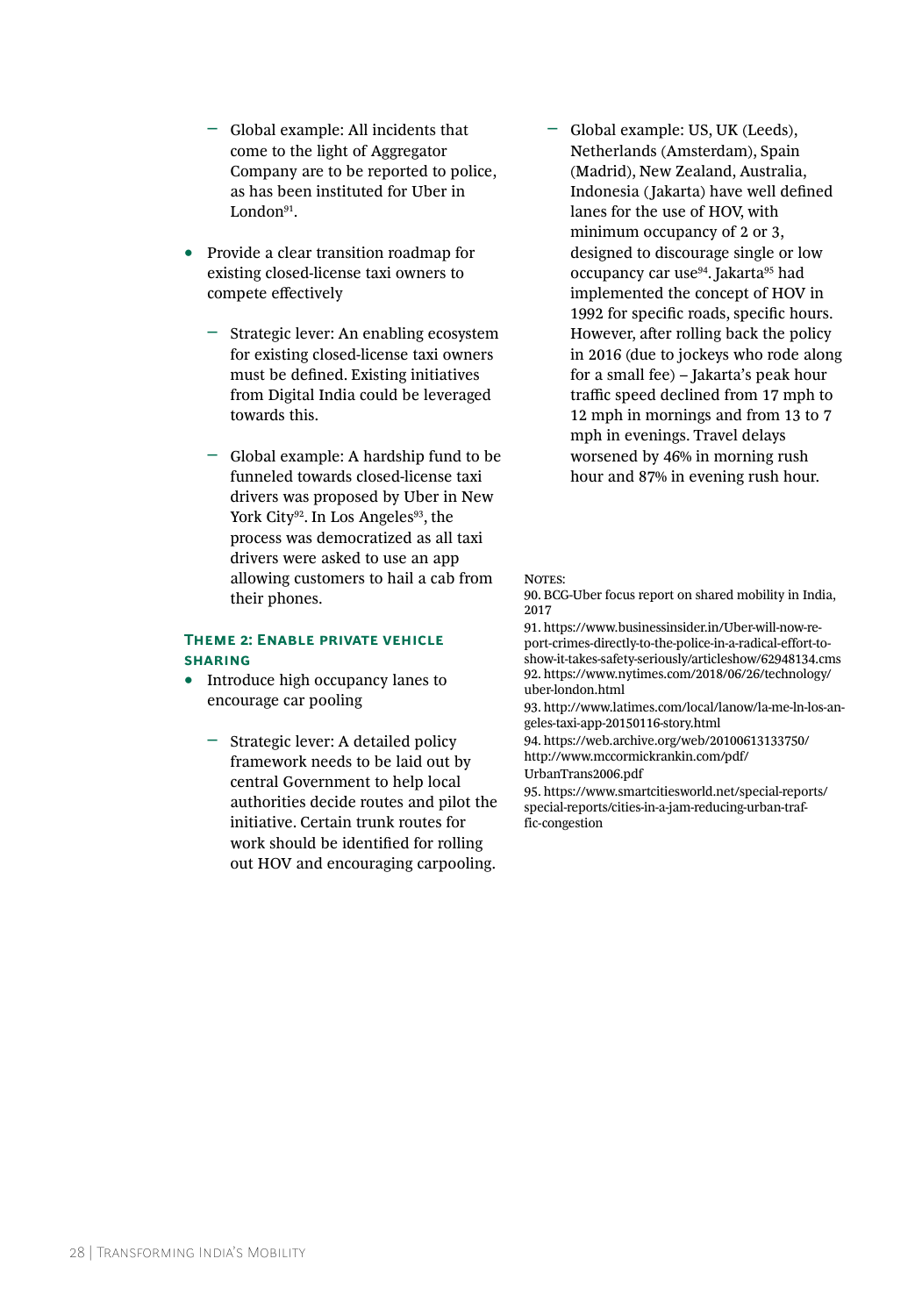# NON-MOTORIZED TRANSPORT

**NON-MOTORIZED TRANSPORT ENJOYS BOTH** economic and environmental benefits along with enabling last-mile connectivity to the public transit systems, especially in low-income or high-density urban spaces. However, the usage of NMT in India has significantly declined over the last 4 decades<sup>96</sup>.

NMT has considerable positive synergies on pollution, congestion and hence directly impacts the health of the citizens. This theme therefore leverages the healthy and traditional solutions of walking or cycling to address the new age problems of congestion and pollution. (As shown in Figure J).

Low usage and adoption of NMT modes in India stem from the lack of dedicated infrastructure (uniform pedestrian pavements, cycling paths) coupled with its poor maintenance and upkeep. Further, another reason for the low usage of NMT is its lack of safety, given that cyclists and pedestrians have the highest share of fatality rates in traffic accidents. According to Delhi Police data, of the total road fatalities every year, nearly 70% are cyclists and pedestrians<sup>97</sup>.

# Potential Options and Associated Strategic Levers

In order to address the challenges through a concerted effort, the proposed solutions are

organized across a set of three core themes as following:

- 1. Integrate seamlessly with public transport
- 2. Ensure safety for NMT users
- 3. Design for comfort and accessibility

Each theme and its supporting initiatives are outlined below, supported by the required strategic levers and relevant global benchmarks across developed and developing economies.

### **Theme 1: Integrate seamlessly with public transport**

- Build NMT paths, which offer seamless connectivity with other modes of transport
	- ǟ Strategic lever: Urban planning and design should consider NMT infrastructure at its heart
	- ǟ Global example: Amsterdam98 has over 1,200 small- medium bridges over its crisscrossing canals and waterways that enables NMT commute through dedicated cycling paths / pedestrian walkways.
	- ǟ Global example: The Strasbourg-Kehl Tram99 Bridge over the Rhine also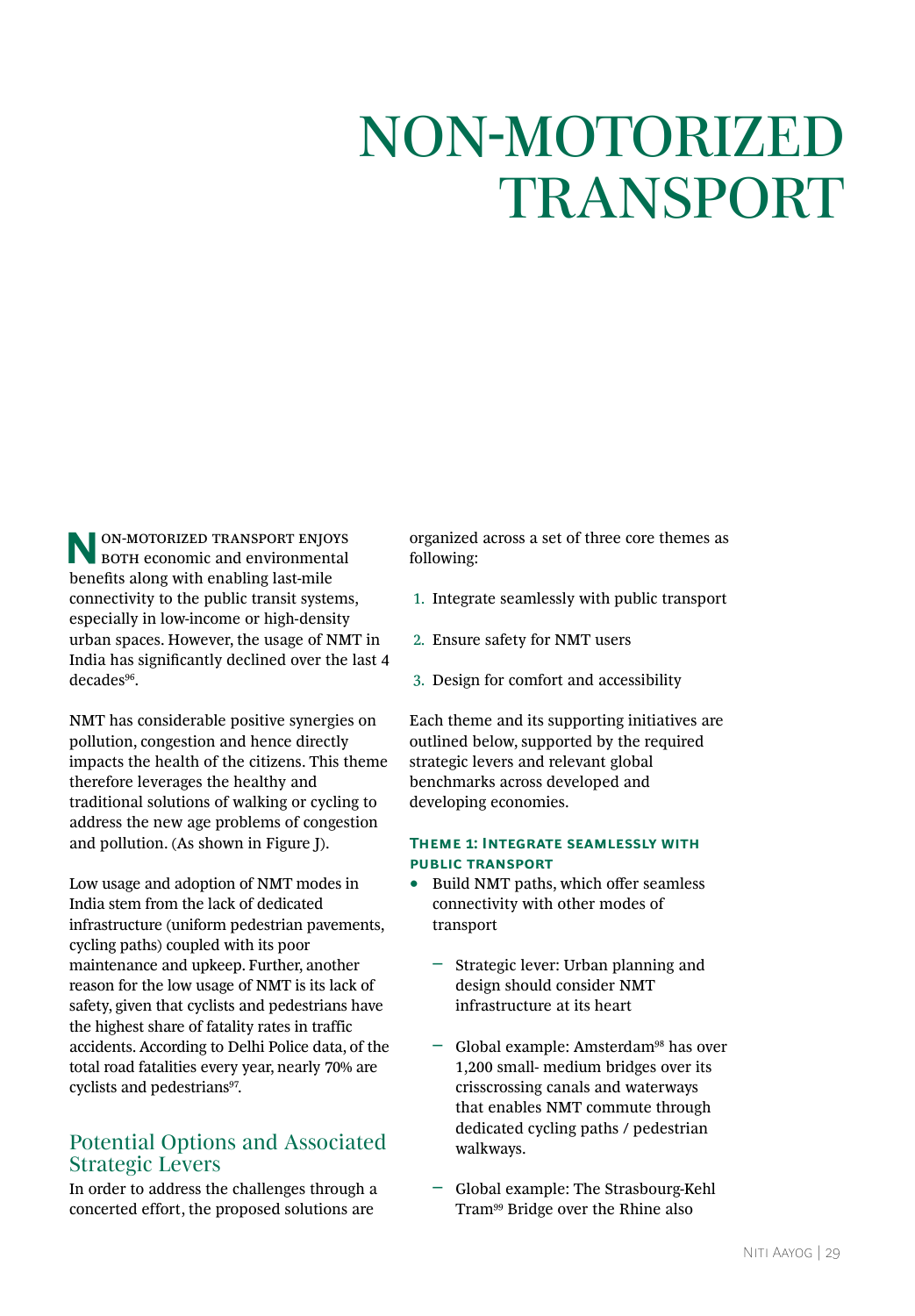

FIGURE | Share of Non-Motorized Transport in cities as a % of overall modal trips

consists of two dedicated cycling paths (2.5 m wide) and walkways (2 m wide).

- Analyze data via NMT smart planning system to design footpaths and cycle paths for maximum usage – especially with the objective of integrating it as feeder routes to public transport hubs
	- ǟ Strategic lever: Institutionalize a framework to analyze the data, and define parameters to use the data to plan & design NMT so that it is a main feeder network to the PT hubs
	- ǟ Global example: Singapore (Future Mobility Survey)100- FMS data will be used to develop future infrastructure for NMT by Singapore Land Transport Authority (LTA).

### **Theme 2: Ensure safety for NMT users**

- Outline guidelines for safety of NMT users
	- ǟ Strategic lever: Standardized guidelines, adhering to global best practices for development of NMT

infrastructure with a focus on ensuring safety for users should be outlined.

ǟ Global example: The New South Wales (Australia) Government has well defined standards and norms for designing and building footpaths and cycle lanes<sup>101</sup>. Cycling infrastructure in Netherlands was developed following an award-winning standard called CROW102, which specifies speed limits, width of cycle paths and intersection/ junction rules. Today, 19% of the trips in Netherlands are through bicycles.

### **Theme 3: Design for comfort and accessibility**

- Build sheltered walkways & cycling paths, which protect pedestrians/cyclists from extreme weather, keeping in mind the comfort of commuters. This includes simple steps such as sheltering walkways from rain/sun, use of non-slippery materials and wide paths.
	- ǟ Strategic lever: Central guidelines should be issued to local bodies to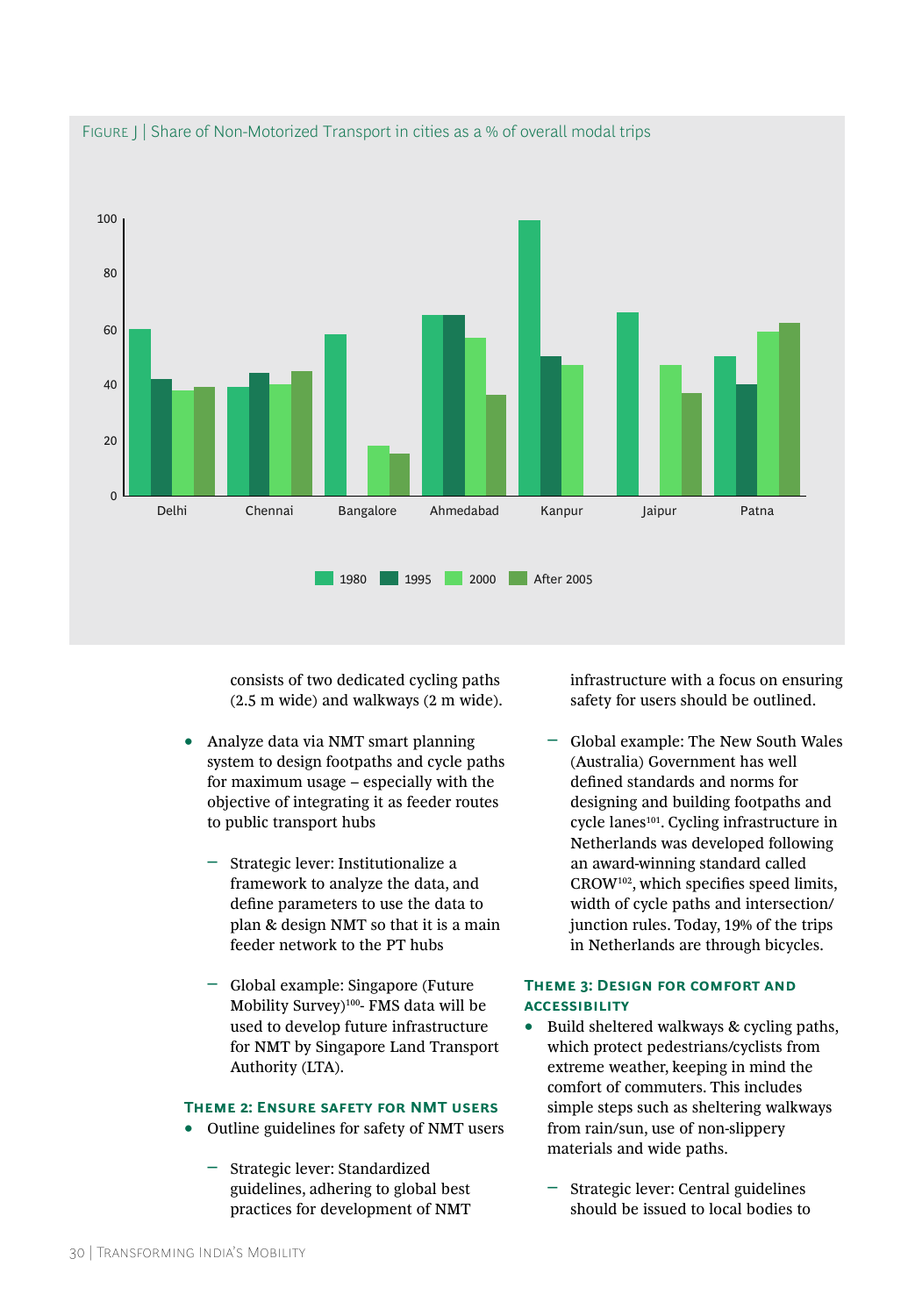follow a comprehensive "comfort" checklist (covered/uncovered, materials used etc.) tailored for local conditions like weather. This checklist should be incorporated within NMT design/ planning.

- ǟ Global example: In Winnipeg, Canada, the Weather Protected Walkway System103, created a massive system of indoor pedestrian walkways. It connects 38 buildings with a total 11 million square feet of space and 21,000 employees. Beyond providing climate control- you can walk 2 kilometers without being exposed to the cold, the walkways have made a winter city far more accessible for people with disabilities.
- Ensure accessibility for elderly and specially abled
	- ǟ Strategic lever: The Government should institute guidelines and norms that ensure that the needs of elderly and differently abled are considered within NMT design/planning.
	- Global example: Winner of Access City Award 2016, Milan<sup>104</sup> has gone to great efforts towards making its historical, cultural and artistic routes accessible for people with physical disabilities.
- Incorporate urban green space development within NMT design and planning. The infrastructure should be designed and integrated with the environment so that cycling and walking becomes attractive.
	- ǟ Strategic lever: Urban green space development should be considered within NMT design/planning.
	- ǟ Global example: Paris Promenade Plantee<sup>105</sup>: At 10 meters above street level, this free, scenic three-mile stroll from the Bastille to the Bois de Vincennes was the world's first elevated park walkway and is one of Paris's most cherished attractions.

#### NOTES<sup>.</sup>

96. http://www.unepdtu.org/-/media/Sites/Uneprisoe/ Publications%20(Pdfs)/India-Transport/Case-Studies/ NMT-Infrastructure-in-India-Investment-Policy-and-Design.ashx?la=da

97. http://www.thehindu.com/news/cities/Delhi/ its-time-to-break-the-cycle/article17766211.ece 98. https://www.iamsterdam.com/en/see-and-do/ things-to-do/attractions-and-sights/architecture/ bridges-of-amsterdam

99. https://structurae.net/structures/beatus-rhenanusbridge

100. http://web.mit.edu/czegras/www/TRB\_FMS\_ Overview\_Final.pdf

101. http://www.rms.nsw.gov.au/business-industry/ partners-suppliers/documents/austroads-supplements/ roaddesign\_part6a-agrd-paths-walking-cycling.pdf 102. https://www.lvblcity.com/blog/2016/6/its-thedesign-guide-stupid-american-vs-dutch-cyclinginfrastructure

103. https://www.cbc.ca/news/canada/manitoba/ winnipeg-skywalk-developed-desperation-1.3916247 104. http://ec.europa.eu/social/main. jsp?langId=en&catId=89&newsId=2410

105. https://www.theguardian.com/travel/2017/jun/07/ paris-promenade-plantee-free-elevated-park-walkwaybastille-bois-de-vincennes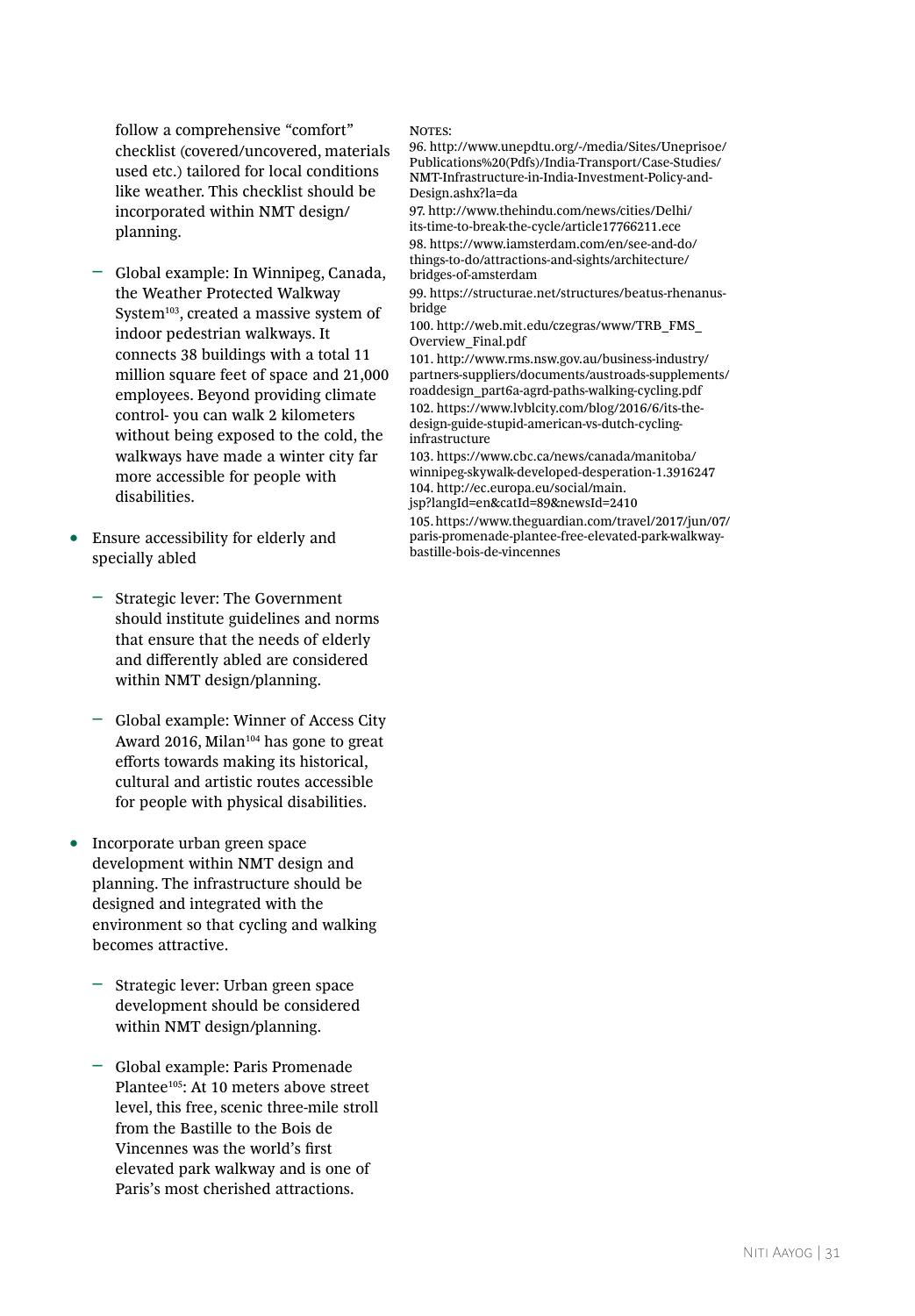# GREEN MOBILITY TECHNOLOGIES

G**IVEN THE CORE ISSUES of global warming**<br>
and pollution across the world, green technologies have emerged as a potential solution. In this context, it is imperative for India to enable the growth of zero emission technologies to target these issues.

Green mobility technology has significantly matured over the last few years. Current adoption of green mobility technology is increasing across many countries as shown in Figure K.

# Potential Options and Associated Strategic Levers

It is imperative to acknowledge that select policy initiatives have been designed and pilots have been rolled out in order to support the adoption of green mobility technologies. Most notable among them, is the FAME India Scheme aimed at supporting hybrid and electric vehicles' market development and manufacturing ecosystem. Pilots across cities by both public and private stakeholders such as Indian Oil, Ola have been attempted as well to develop charging infrastructure and promote adoption of green mobility technology. These initial steps are crucial to absorb lessons from, so that a holistic, comprehensive approach may be designed for active promotion and adoption of green mobility technologies.

In order to address the challenges through a concerted effort, the proposed solutions are organized across a set of two core themes as following:

- 1. Enforce supply-side restrictions to promote clean technology
- 2. Provide supporting infrastructure

Each theme and its supporting initiatives are outlined below, supported by the required strategic levers and relevant global benchmarks across developed and developing economies.

### **Theme 1: Devise pollution control norms to promote clean technologies**

- Impose supply side regulations on OEMs to increase production of zero emission vehicles through market based incentives like Corporate average fuel economy (CAFÉ) and ZEV (Zero Emission Vehicle) production credits
	- ǟ Strategic lever: Align with CAFE norms by developing regulations to penalize OEMs not adhering to the norms.
	- ǟ Global example: Most Western countries are adopting enforceable CAFE norms to ensure supply of EVs; China has mandated OEMs to produce minimum of 10% EVs.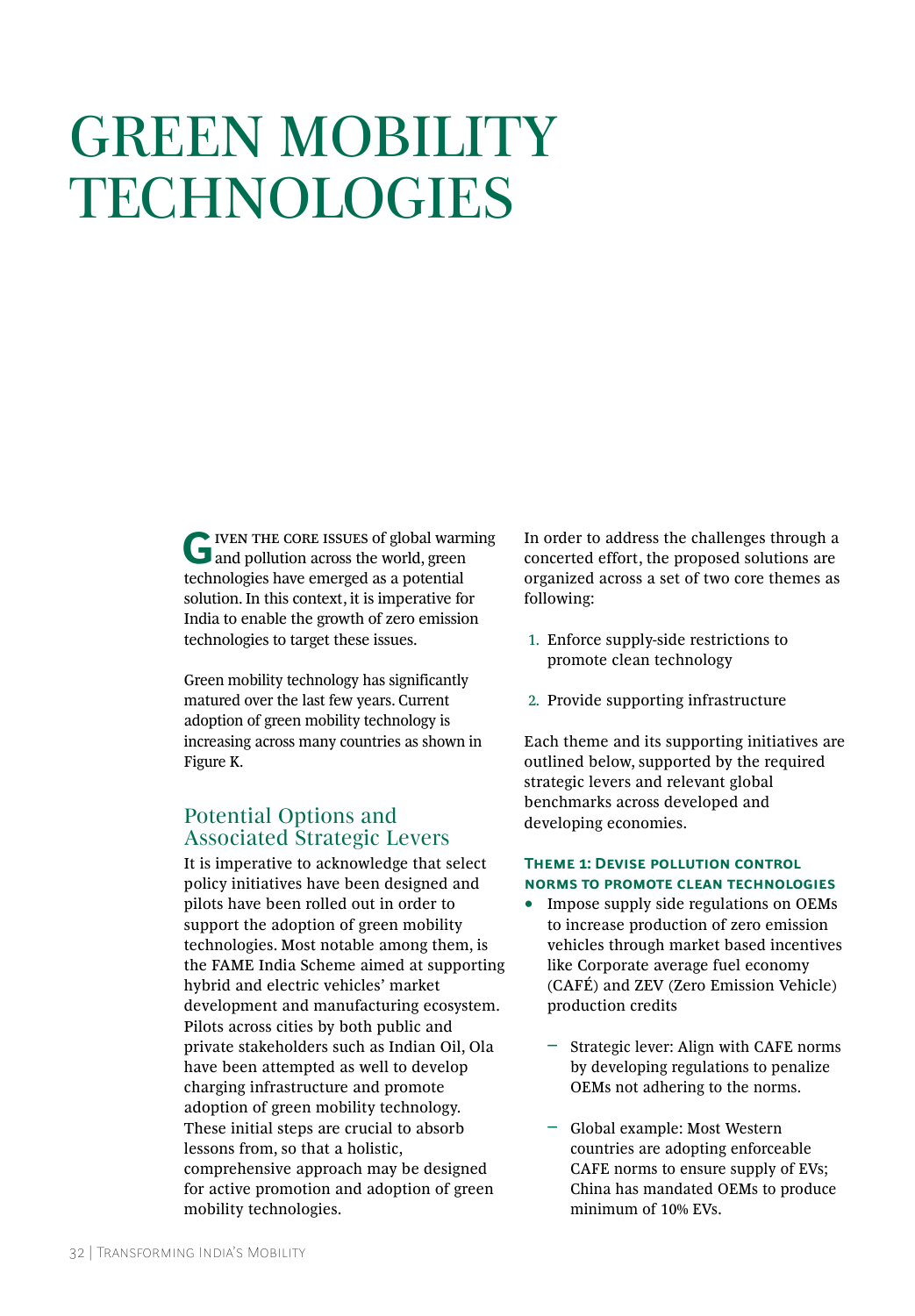### FIGURE K | EV Sales and Penetration across the World



**Sources:** EV penetration – Global EV Outlook 2017 (International Energy Agency), EV Sales – MarkLines research.

- Use feebate mechanism to incentivize use of green mobility technologies
	- ǟ Strategic lever: Identify potential mechanisms and develop regulation for incentivizing green mobility technologies with a feebate mechanism.
	- ǟ Global example: London city imposes congestion charges during weekday working hours to vehicles entering the city center

#### **Theme 2: Provide supporting infrastructure to drive adoption**

- Set up public charging infrastructure
	- ǟ Strategic lever: Government to facilitate the setting up of public charging infrastructure – an important enabler for adoption of green mobility technologies (Ministry of Power has already initiated action in this respect). PPP in this space and utilization of existing infrastructure like petrol pumps are also being explored.

ǟ Global example: Globally, public charging infrastructure is subsidized by the government while the utilities are the primary owners. The Chinese Government set up 16,000 charging points across the country in 2012 to drive adoption with the help of State Grid Corporation of China (SGCC); China also has plans to set up 4.8 Mn charging points with USD 18-20 Bn investment outlay by 2020.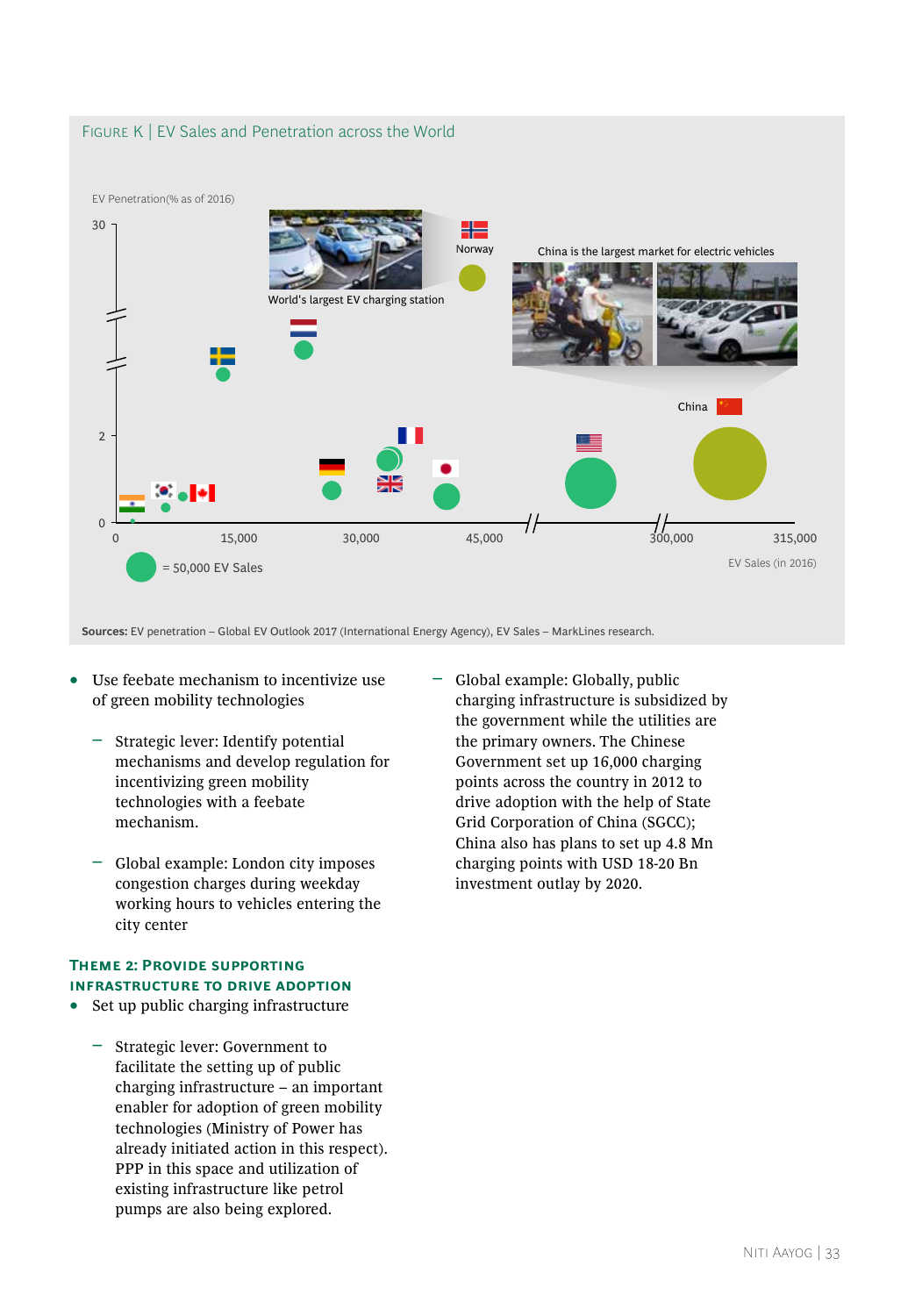# OVERARCHING STRATEGIC ENABLERS

**THE PREVIOUS CHAPTERS OUTLINED**<br>various key ideas and initiatives to help realize the vision towards clean, convenient and congestion free travel. However, these initiatives can be effectively realized only with key overarching strategic enablers in place. These enablers are outlined below:

# Skills and Employment

The new wave of mobility initiatives will result in a swathe of requirements for new age skills and opportunities for employment. Successful planning and execution of these initiatives will depend on the available capacity in terms of both personnel & skills. In India, multiple bodies offer capacity building programs and these efforts need to be synchronized for effective outcomes. Skills on IoT, Big Data & Analytics tools would be needed in addition to traditional skills like integrated land planning.

# Unified transport authority

The most pressing concern in terms of executing an urban mobility plan for India is dis-aggregation of stakeholders pertaining to various aspects of mobility. There is a critical need for a unified body covering multiple dimensions of mobility at central and state level. A coordination mechanism with all key stakeholders needs to be established.

### Intelligent Transport Systems

Accuracy & reliability in traffic data collection is fundamental in understanding our current mobility needs and planning future initiatives and infrastructure, as has been pointed out across almost all sections. Therefore, standardized guidelines for data collection – type and methodology – need to be developed. The right infrastructure and technology for data collection also needs to be installed to enable informed decision making. This can include smart traffic sensors, CCTV cameras, and innovative technological interventions using IoT (Internet of Things). In addition, commuters can also volunteer data off-line through surveys as well as online methods such as through smartphone apps and share real-time traffic and road information. Existing data sources such as utilizing inter-city train capacity utilization statistics can also be leveraged to provide insights on the routes which need to be prioritized for improving public transport, NMT and shared mobility planning. The tremendous amount of mobility data should be subject to personal data privacy laws & considerations.

To use this combination of historic and realtime data, a centralized informatics hub deploying Big Data tools like Hadoop, Kinesis and SAS would be needed to mine data and present actionable insights to traffic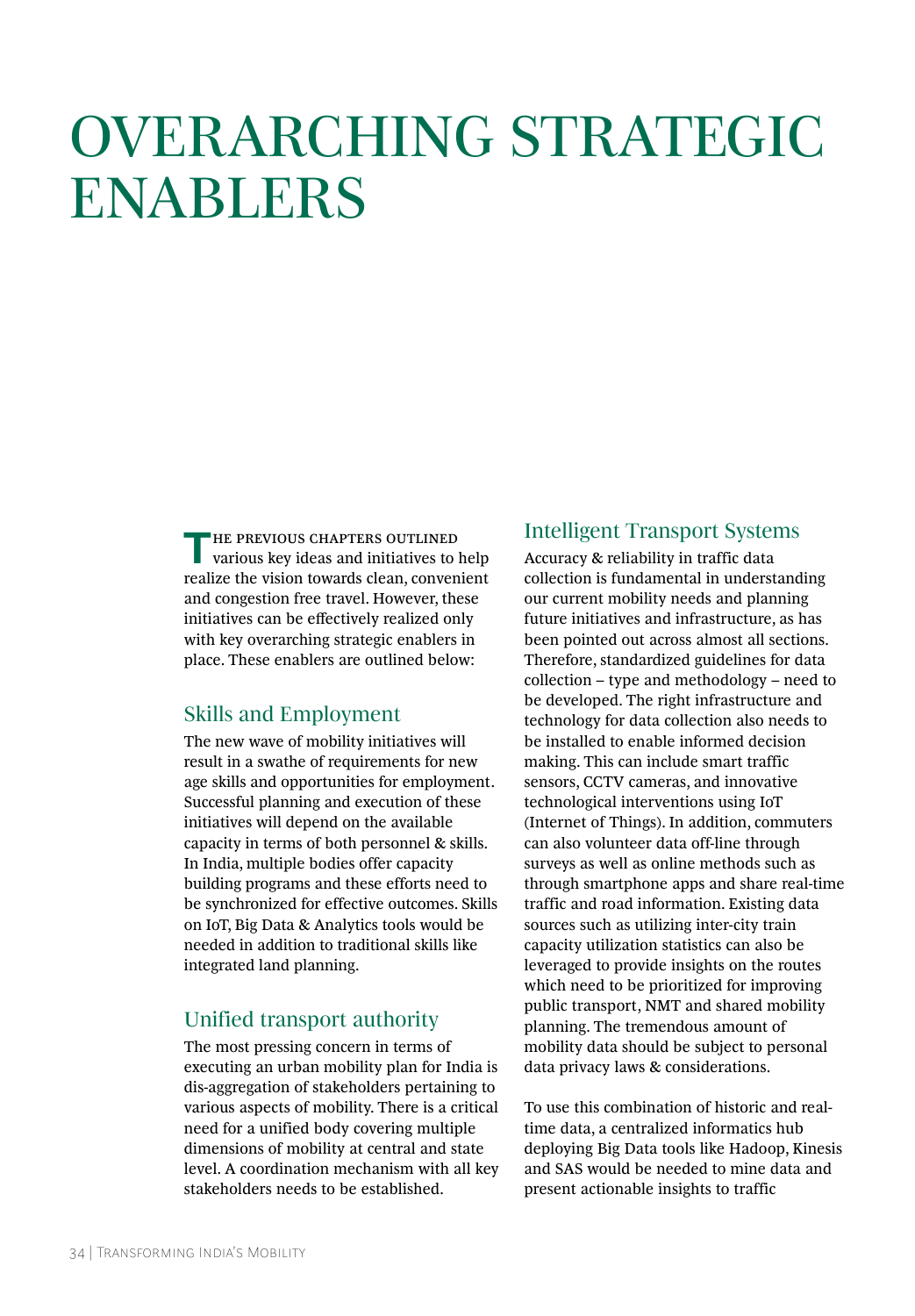operators. Due to sophisticated analytical modeling involved in simulating passenger or freight flows, it is critical to deploy the right vendors with proven capability in global projects. While proprietary solutions from private players like Watson Analytics (IBM) or City Brain (Alibaba) can be quickly onboarded to scour traffic data and provide interactive dashboards and 'command center rooms' to operators, it is imperative to set up and build in-house analytics capabilities across states and core urban regions as well as at a central level to effectively engage with vendors before selection and during operations. Innovative solutions like Intelligent Traffic Management Systems (ITMS) using artificial intelligence to control traffic should also be explored.

# Public Awareness and Communication

Behavior change is a critical lever for initiatives to succeed, and a visible and coherent communications strategy is essential to drive behavior change. For example, Reykjavik (Iceland) boosted BRT ridership by 25% despite increasing fares, and attributed it partly to an effective communications campaign, which focused on three core values of cheap, convenient and safe. Marketing spots on buses and other facilities, which previously had been sold to external advertisements, were utilized for own marketing. While advertising revenue decreased in the short term, it led to longterm behavior change in the commuters .

New initiatives tend to succeed when public will is behind it, and for that, it is critical that the Government demonstrates its will to execute the project. Reputable brand agencies should be deployed, especially to drive largescale changes, which may require either behavior change or public acceptance. For example, Hong Kong tramways employed Stepworks , which defined a new brand logo and tagline "Catch a ride, Catch a smile" .

Reaching out to the modern commuter has also become easier through social media platforms like Twitter, which has been put to great use by the Mumbai Traffic Police which regularly shares memes to remind followers of traffic rules, give updates on traffic snarls and share information on new initiatives.

Using the credibility of opinion leaders can also help to create instant awareness, as in the case of Swacch Bharat, which included influencers appealing to various demographic segments.

Notes:

106. http://www.trapezegroup.co.uk/case\_study/ straeto-reykjavik 107. https://stepworks.com.hk/en/branding-agency/ tramways

108. http://www.scmp.com/news/hong-kong/economy/ article/2095794/hong-kong-tramways-hopes-bring-smilepassengers-faces-new

109. https://indianexpress.com/article/trending/ trending-in-india/mumbai-police-tweets-latest-memetwitter-reactions-5160182/